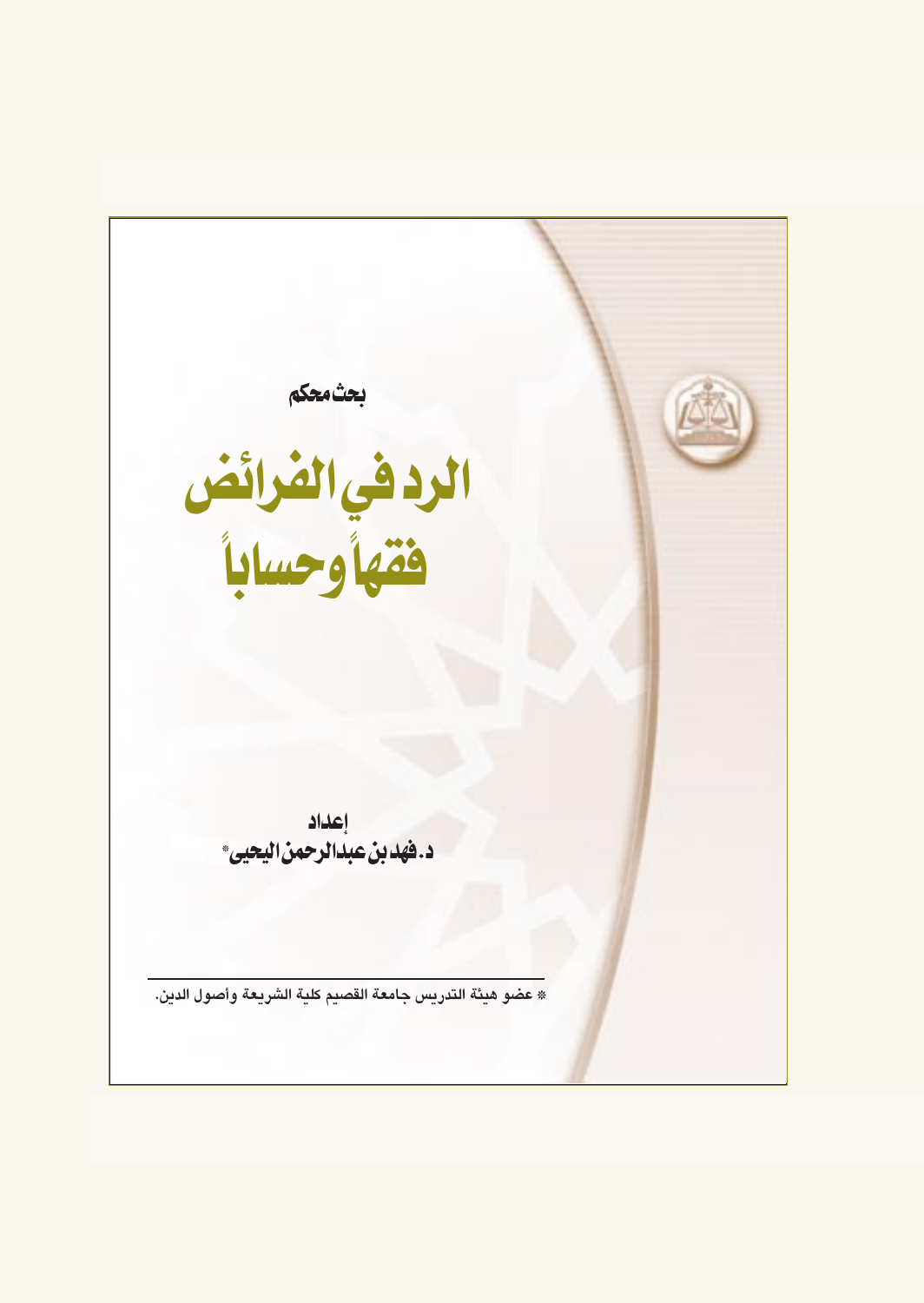الحمد لله والصلاة والسلام على رسول الله أما بعد : فإن علم الفرائض (المواريث) علم مهم يحتاج إلى حفظ وفهم، وتدريب وتذكير ، ولذا رأيت أن أكتب في بعض مسائله ، فكان منها مسألة الرد التي جاءت في تمهيد وخمسة مباحث .

> التمهيد في تعريف الرد وسببه ، ونسبة وقوعه في حياة الناس . المبحث الأول: موقف الفقهاء من الرد. المبحث الثاني : شروط الرد عند القائلين به . المبحث الثالث : تعداد الورثة الذين يُرد عليهم . المبحث الرابع : الرد على الزوجين . المبحث الخامس : كيفية القسمة في مسائل الرد، وفيه مطلبان : المطلب الأول : إذا لم يكن في المسألة أحد الزوجين . المطلب الثاني : إذا كان في المسألة أحد الزوجين .

> > العط العدد (٣٣) محرم ١٤٢٨هـ - ١١٢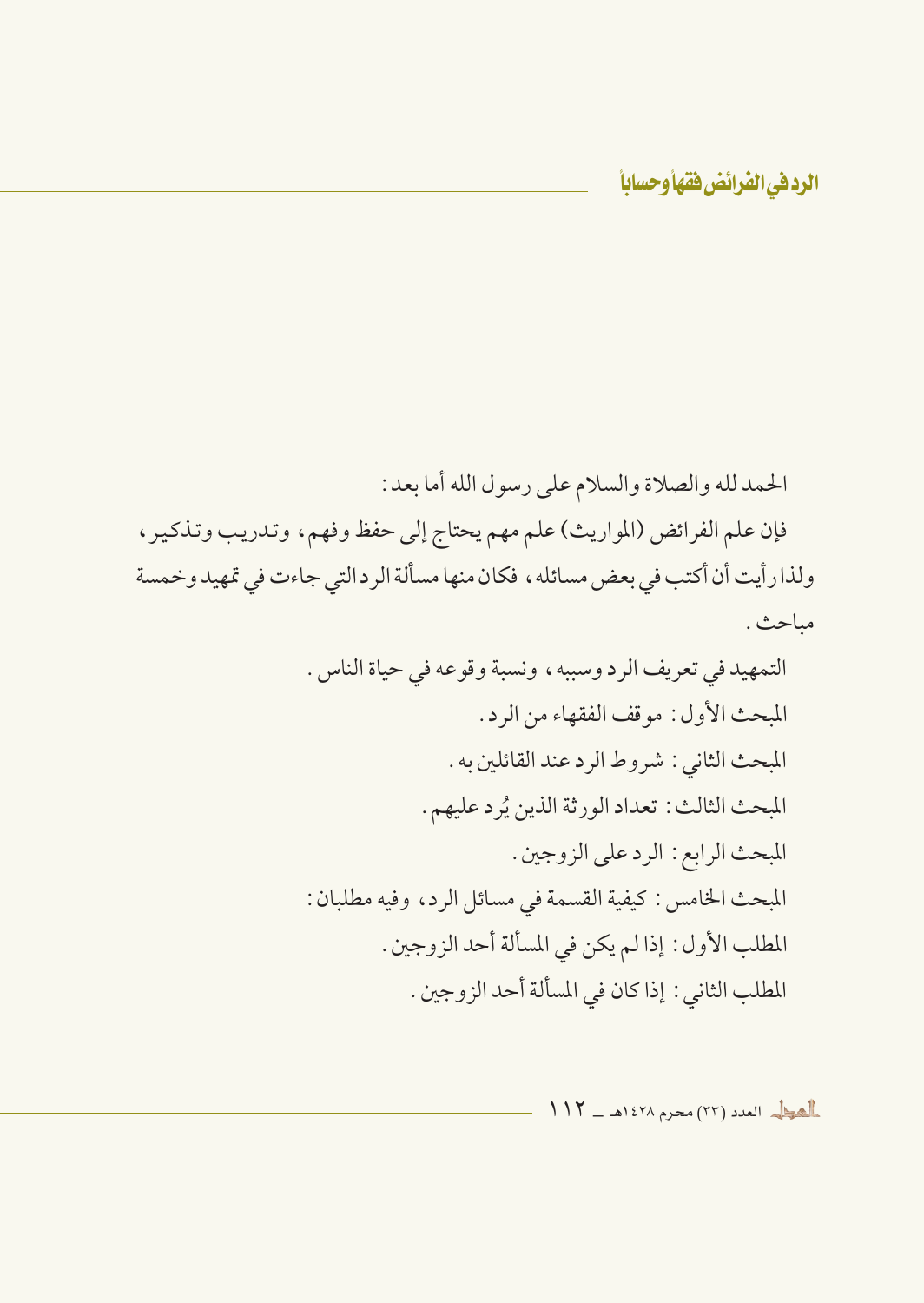التمهيد في تعريف الردّ وسببه ونسبة وقوعه في حياة الناس

تعريف الرد في اللغة : يطلق الرد في اللغة على الإرجاع والصرف . قال في مختار الصحاح(١) في مادة ردد :

رَدَّهُ عن وجهه يرده رَدَّاً وردَّةً بِالكسر ومَرْدُوداً ومَرَدَّا : صرفه ، قال الله تعالى : ﴿ فَلا مرد له ﴾[سورة الرعد : ١١]، ورَدَّعليه الشيء إذا لم يقبله وكذا إذا خطأه ورَدَّةُ إلى منزله، ورَدَّ إليه جواباً: رجع .

تعريف الرد في الاصطلاح : إرجاع ما يبقى في المسألة بعد أصحاب الفروض على من يستحقه منهم بنسبة فروضهم(٢) .

وسبب الردّ : هو زيادة في الأنصباء ونقص في السهام عكس العول أو يقال : زيادة أصل المسألة على سهامها (٣).

فعند جمع السهام ينظر ، فإن كان مجموع السهام أكثر من أصلها فهي عائلة (فيها عو ل) وإن كان أقل من أصلها فهي ناقصة «فيها رد» ، وأما إن كان مجموع السهام مساوياً للأصل فهي عادلة، لا عول فيها ولا رد.

نسبة وقوع مسائل الرد في حياة الناس: سيأتي في شروط الرد أن منها عدم وجود عاصب للميت، ولذا فإن وقوع مسائل الرد

 $.77V/1(1)$ 

(٢) انظر:: المطلع ٢٠٤/١ ، ٣٠، اللباب في شرح الكتاب ٤ /٣٣، العذب الفائض ٢ /٣، نهاية الهداية ٢ /٢٥٧، التحفة الخدرية، ص ٢١٨، الفصول ص٤٩٤. (٣) نهاية الهداية ٢٥٧/٢، التحفة الخبرية ص ٢١٨.

١١٣\_ العدد (٢٣) محرم ١٤٢٨هـ بالعطاء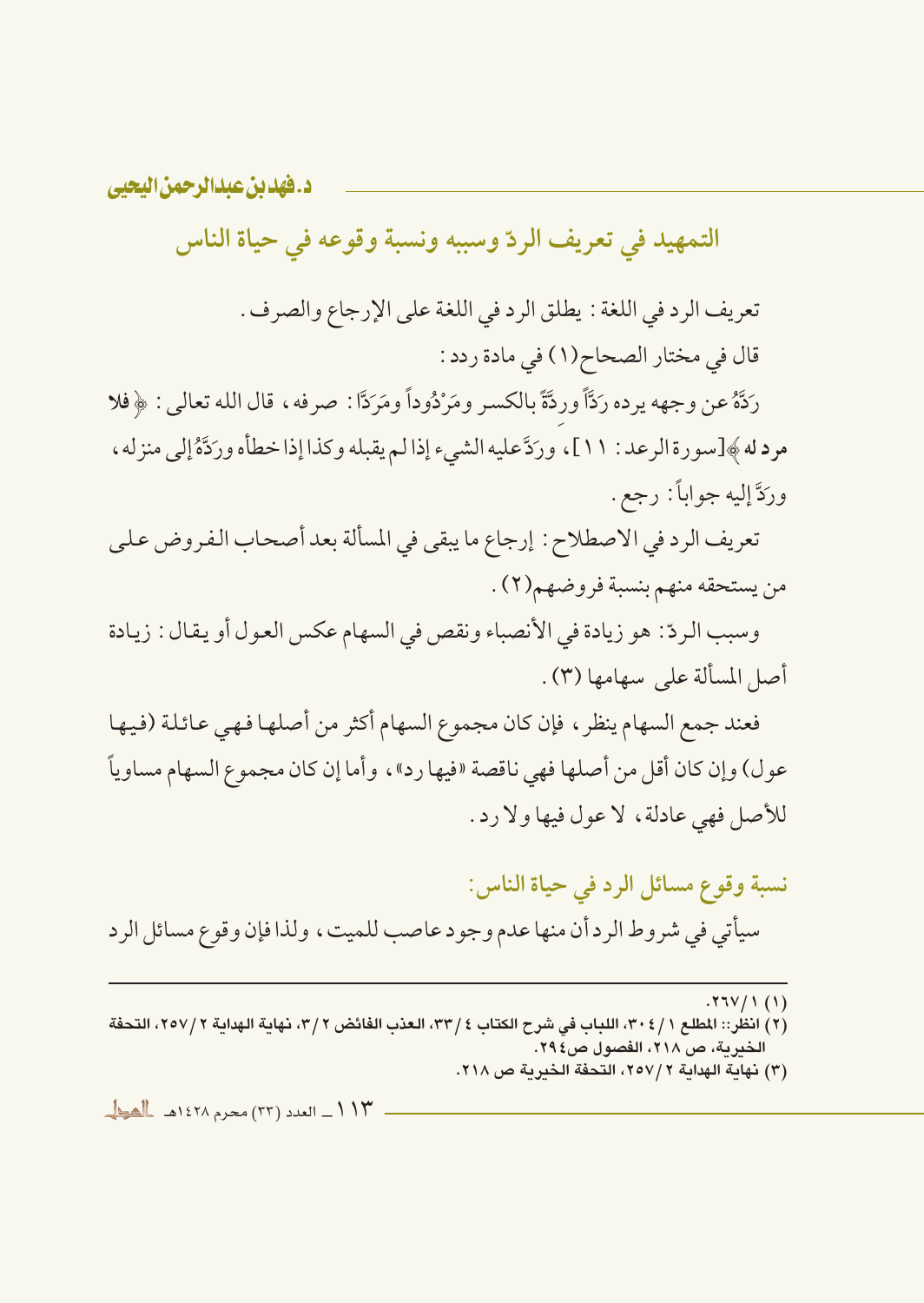في الأحوال العادية قليل، وذلك لندرة أن يخلو ورثة الشخص من عاصب ولو كان بعيداً، فالذي يلتقي بالميت في الجد الخامس مثلاً هو ابن عم عاصب يمنع الرد إذ الباقي سيحوزه عنهم، ولكن ثم أحوال قد تخلو من عاصب، منها على سبيل المثال :

– في أحوال الحرب والتشريد، حيث قد لا يبقى من العصبة أحد، أو لا يعرف منهم أحد، والمجهول في حكم المعدوم.

– من أسلم من الكفار ، فقد لا يوجد له قريب مسلم إلا من أصحاب الفروض فقط ، كىنته أو أمه أو أخته .

– اللقيط، وكل من كان منقطع النسب من جهة أبيه، وفيه خلاف في تعصيبه(٤)، ولكن على قول من ينقطع عنده التعصيب ، فقد لا يكون له ورثة سوى أصحاب الفروض .

### المحث الأول مو قف الفقهاء من الر د

لقد وقف الفقهاء من الرد مو قفين مختلفين : **القول الأول:** القول بعدم الرد وأن ما بقى بعد أصحاب الفروض يصرف إلى بيت المال . وبه قال زيد بن ثابت رضي الله عنه (٥) . وهذا مذهب المالكية (٦).

(٤) انظر: الخلاف في تعصيبه في المصادر التالية: مصنف ابن أبي شيبة ٢٧٢/٦، مستدرك الحاكـم ٢٧٩/٤، المغنى ١١٦/٩، تهذيب السنن ٨٢/٨، فتح الباري ٣١/١٢، زاد المعاد ٥/ ٣٩٩، الإنصاف ٣٠٩/٧، المبسوط ٢٩ /١٩٨، البحر الرائق ٥٧٢/٨، الاستذكار ١١/١٥، روضة الطالبن ٥/٤٤. (٥) مصنف عبدالرزاق ١٠/ ٢٨٧، الأم ٤/ ٧٦، سنن البيهقي بالرقم ١٢١٨٢, ١٢١٨٧. (٦) الإشراف ٢ / ١٠٣٠، بداية المجتهد ٢ / ٣٥٢.  $11$ العرد (٣٣) محرم ١٤٢٨هـ \_ ١٤٤٤هـ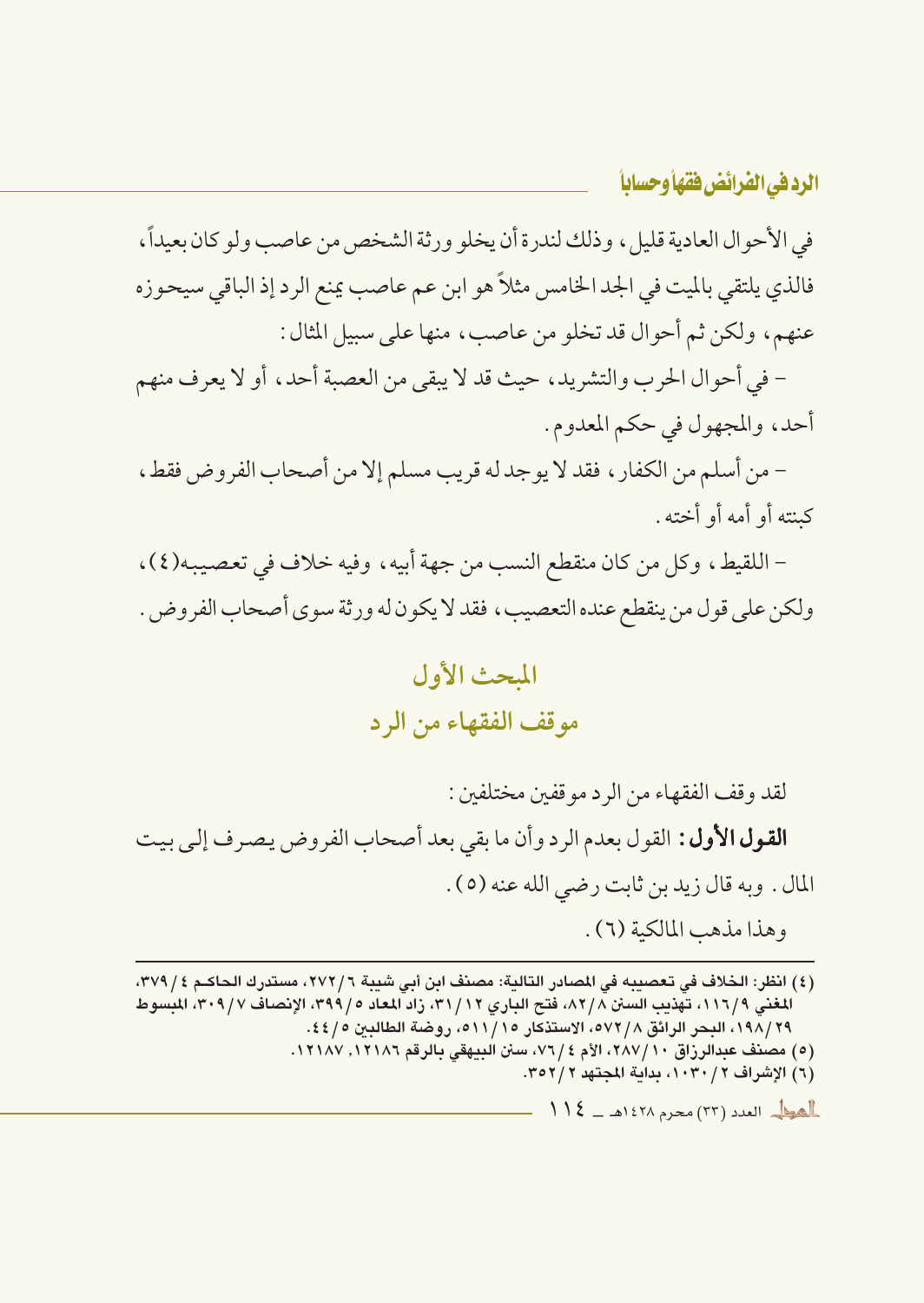وبه قال الشافعية(٧) ولكن متأخريهم نصوا على أن هذا القول مقيد بما إذا استقام بيت المال بأن كان يصرف المال فيه إلى مستحقيه ، فأما إذا لم يتحقق فيه ذلك أو لـم يكن ثـم إمام، أو لم يكن الإمام مستجمعاً لشروط الإمامة – كما هو نص النووي – فإن المال لا يصرف إلى بيت المال، وإنما يستحقه أهل الرد، قال ابن سراقة – وهو من كبار الشافعية : «وعليه الفتوى اليوم في الأمصار»ا . هـ أي القول بالرد وذلك لندرة الاستقامة في أمر بيت  $L(\Lambda)$ المال

وهذا القول رواية في مذهب الحنابلة (٩) .

**القول الثاني:** القول بالرد:

روي عن عمر وعلى وابن مسعود وابن عباس(١٠)، رضي الله عنهم أجمعين، وهذا مذهب الحنفية(١١) والحنابلة (١٢).

وتقدم أن متأخري الشافعية صاروا إلى القول بالرد.

أدلة القول بعدم الرد:

١ – عموم آيات المواريث، فكلها تدل على أن الله عزَّ وجلَّ انتهى بمن سمي له

(٧) الأم ٢ / ٧٦، روضة الطالبين ٥ /٨. (٨) انظر: روضة الطالبين ٥/٨. (٩) الإنصاف ١١٨/١٨ المطبوع مع الشرح الكبير، ط. هجر. (١٠) نسبه إليهم جميعاً ابن قدامة في المغنى ٤٨/٩، وانظر: سنن البيهقي بالرقم ١٢١٨٧، المبســوط ٥٧٠/٧، وقد أخرج عبدالرزاق ٢٨٦/١٠ عن الشعبي قال: كان على يرد على كل ذي سهم بقدر ســهـمــه، إلا الــزوج والمرأة، وكان عبدالله لا يرد على أخت لأم مع أم، ولا على بنت ابن مع بنت لصلب، ولا على أخت لأب مع أخت لأب وأم، ولا على جدة، ولا على امرأة ولا على زوج. ولكن قال الشافعي في الأم ٤ /٧٦ فيما روي عن علي، وابن مسعود: «ما هو عن واحد منهما فيما علمته بثابت». (١١) المبسوط ٥٧٠/٧، الاختيار في تعليل المختار ٢٨٦/١٠. (١٢) المغنى ٤٨/٩، العذب الفائض ٣/٣.

١١٥ ـ العدد (٢٣) محرم ١٤٢٨هـ للهول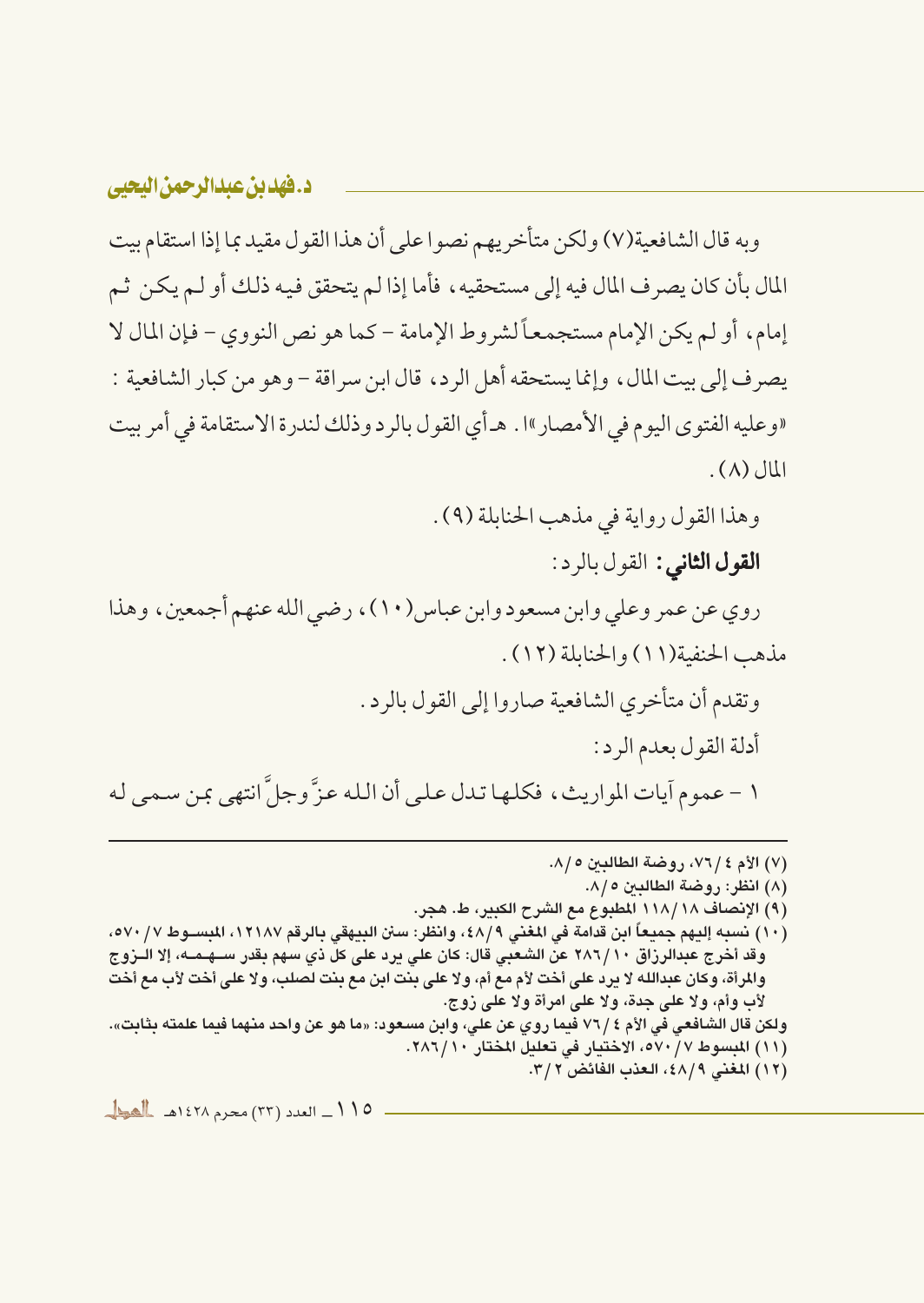فريضة إلى شيء، فلا ينبغي لأحد أن يزيد من انتهى الله به إلى شيء غير ما انتهى به ولا ينقصه» (١٣).

ويناقش الاستدلال بأيات المواريث من وجهين:

**الوجه الأول:** أن الآيات لم تمنع الزيادة وإنما فيها ذكر الفروض، فإذا جاء دليل بزيادة على هذا الفرض، فليس ذلك بمعارض للآية ، كقوله تعالى : ﴿ ولأَبويه لكلِّ واحد منهما السدس مما ترك إن كان له ولد ﴾[النساء : ١١] ولم يمنع ذلك أن يكون للأب مع ذلك الباقي إذا كان الولد أنثى وبقى باق .

وكذلك قوله تعالى : ﴿ ولكم نصف ما ترك أزواجكم﴾[النساء : ١٢]، فالزوج له النصف ويأخذ الباقي أيضاً إذا كان ابن عم، كما أن الأخ لأم فرضه السدس ولا يمنع ذلك أن يكون له الباقي إذا كان عاصباً كما لو كان أيضاً ابن عم .

فإن قيل : ثبت هذا بدليل آخر ، قلنا : أيضاً ثبت الرد بدليل آخر .

**الوجه الثاني :** أن الآيات إذا كانت تمنع الزيادة فإنها أيضاً تمنع النقص ، وهذا لا يقولون به ، إذ هم يقولون بالعول ، فإن عامة أهل العلم على القول بالعول بل حكى فيه الاتفاق .

٢ - قو له تعالى : ﴿ إِنَّ امرؤ هلك ليس له ولد وله أخت فلها نصف ما ترك وهو يرثها إن لم يكن لها ولد ﴾[النساء : ١٧٦].

فذكر الأخت منفردة فانتهى بها إلى النصف، وذكر الأخ منفر داً فانتهى به إلى الكل، فإعطاؤها الكل إذا انفر دت مخالف للقرآن (١٤).

> $. V7 / 2 3$  الأم ٤/ ٧٦. (١٤) انظر: الأم ٧٧/٤. **العوالي العدد (٢٣) محرم ١٤٢٨هـ \_ ١١١٦**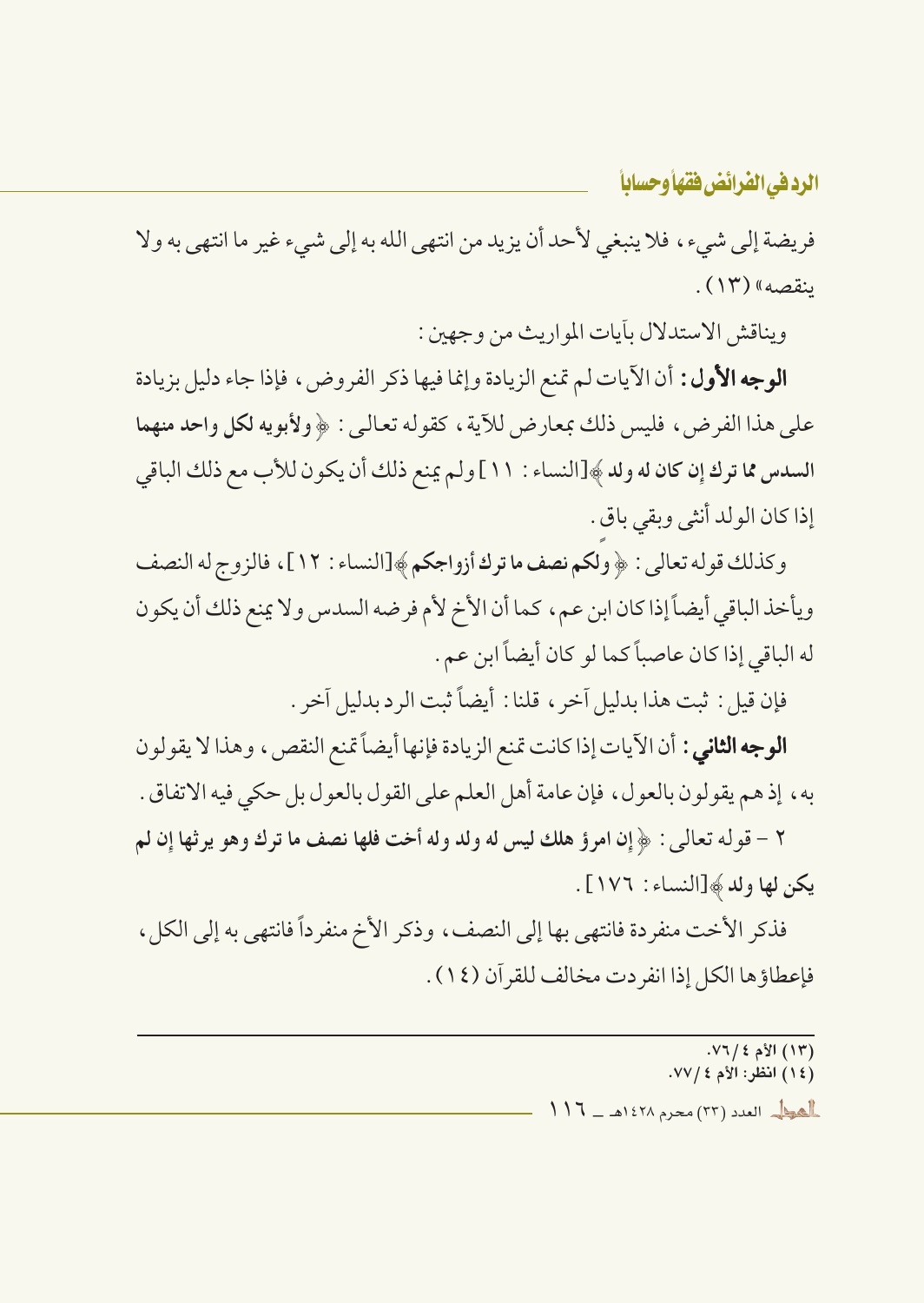ويناقش الاستدلال بهذه الآية :

بأن المقصود بانفراد الأخت هنا ليس الانفراد المطلق، بدليل أنها ترث النصف مع وجود المعصب، بل مع وجود صاحب فرض لا يؤثر فيها كما لو كانت مع الأم أو الزوجة، وإذا لم يكن الانفراد المطلق مقصوداً فإن الآية لا تدل على منع الأخت من أخذ المال كله إذا انفر دت .

وحتى لو كان المقصود هو الانفراد المطلق فإن الاستدلال بالآية يناقش بما نوقش به الاستدلال بالآية السابقة (١٥).

٣ - عن الشعبي قال : ما رد زيد بن ثابت على ذوى القرابات شيئاً (١٦) .

وعن خارجة بن زيد عن زيد أنه كان يعطي أهل الفرائض فرائضهم ويجعل ما بقى في ست المال (١٧).

ويناقش الاستدلال بالأثرين :

بأن زيداً رضي الله عنه خالفه غيره من الصحابة، بل سائرهم - كما قال ابن عبدالبر (١٨) - يقولون بالرد.

أدلة القول بالرد:

١ – قوله تعالى : ﴿ وأولو الأرحام بعضهم أولى ببعض في كتاب الله ﴾[الأنفال : ٧٥] . يستدل بالآية على الرد من وجهين :

- (١٥) أي بالوجهين السابقين وهما أن الآية لا تمنع الزيادة لدليل آخر وبسبب جديد، وأن الآية إن كانت تمنــع الزيادة فهي تمنع النقص، وهذا لا يقولون به.
	- (١٦) مصنف عبدالرزاق ٢٨٧/١٠.
	- (١٧) مصنف عبدالرزاق ٢٨٧/١٠.
		- (١٨) انظر: الاستذكار ١٥/ ٤٨٦.

 $\frac{1}{\sqrt{1-\frac{1}{2}}}\int_{0}^{1}$  at  $(57)$  and  $(57)$  and  $\frac{1}{\sqrt{2}}$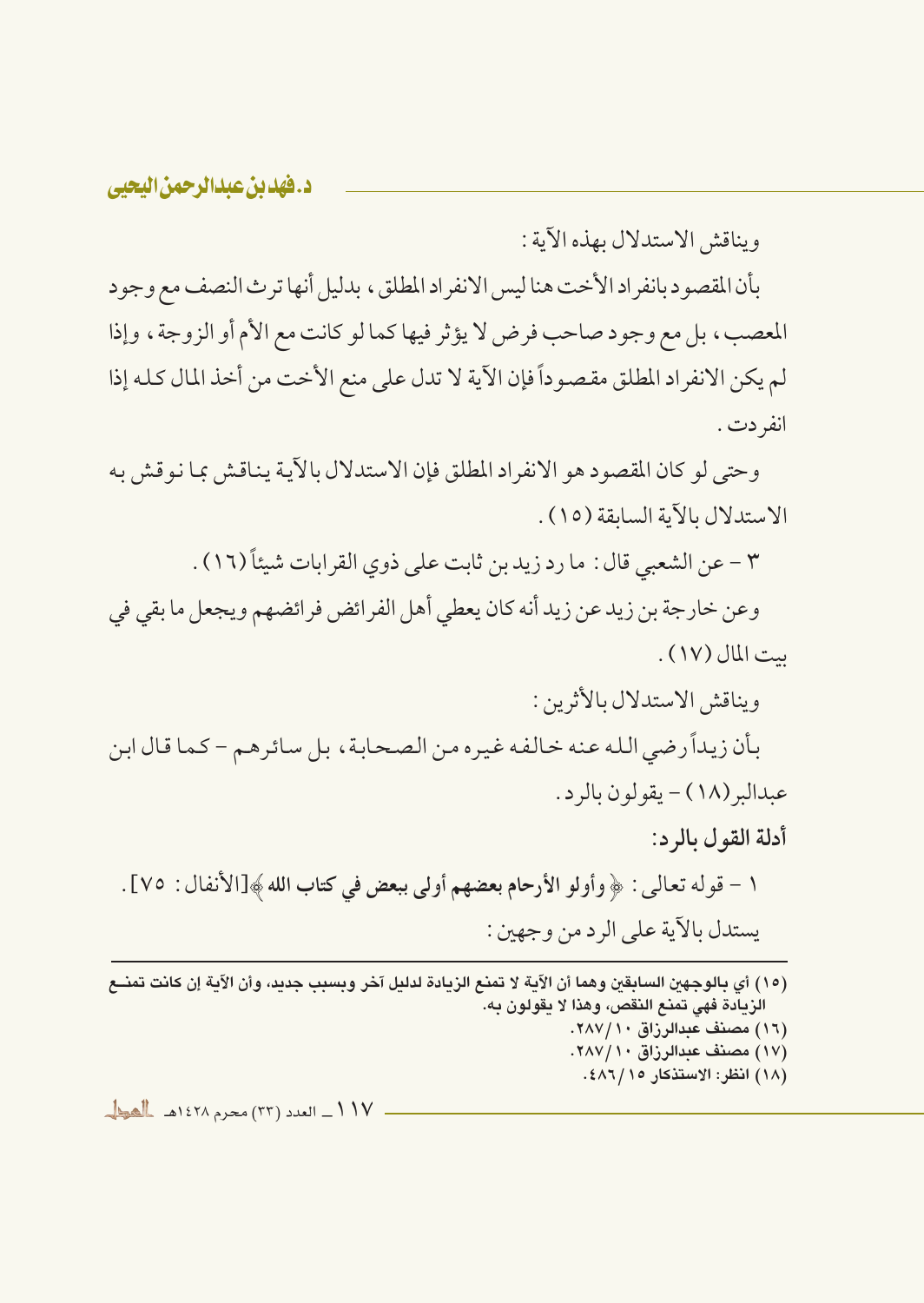الأول: أن من معاني هذه الآية : أن بعضهم أولى بميراث بعض بسبب الرحم، ويقصد بالميراث مجموعه، فيكونون أولى بالفرض، وأولى بما بقى بعد الفرض (١٩) .

ونو قش هذا الوجه بأن معناها على ما فرض الله عز ذكره وسن رسوله صلى الله عليه وسلم لا مطلقاً هكذا (٢٠).

وير ديأن حمل الآية على التأسيس أولى من حملها على التأكيد كما هو معلوم، فتكون مطلقة قيدت بِأيات المواريث في الفروض، ويبقى إطلاقها معمولاً به فيما زاد عن الفرض. .

**الوجه الثاني :** أن الأولوية معتبرة في باب الفرائض بدليل «ألحقوا الفرائض بأهلها فما يقي فلأولى رجل ذكر » . (٢١) وإذا كانت الأولوية معتبرة فقد أثبتت الآية أن القرابة أولى من غيرهم، فيكون الباقي مردوداً عليهم لا على سائر المسلمين عن طريق بيت المال .

٢ – عموم حديث أبي هريرة رضي الله عنه عن النبي صلى الله عليه وسلم قال : «من ترك مالاً فلورثته، ومِن ترك كَلاٌّ فإلينا» متفق عليه (٢٢) .

فهو عام في جميع المال فيشمل ما تبقى بعد الفروض، فيكون لهؤ لاء الورثة دون بيت المال عملاً بالحديث .

٣ – في قصة سعد بن أبي وقاص رضي الله عنه حين مرض وأراد أن يو صي قال للنبي صلى الله عليه وسلم: «إنه لا يرثني إلا ابنة لي واحدة» متفق عليه (٢٣) .

> (١٩) المبسوط ٧٠/ ٥٧٠.  $\Lambda$ ۰ / ٤ ) الأم ٤ / ۸۰. (٢١) البخاري ٢٢٣٥، مسلم ٣٠٢٨. (٢٢) البخاري ٢٢٩٧، مسلم ١٦١٩. (٢٣) البخاري ٤١٤٧، مسلم ١٦٢٨.  $11\Lambda = 127\Lambda$  العدد (٢٣) محرم ١٤٢٨هـ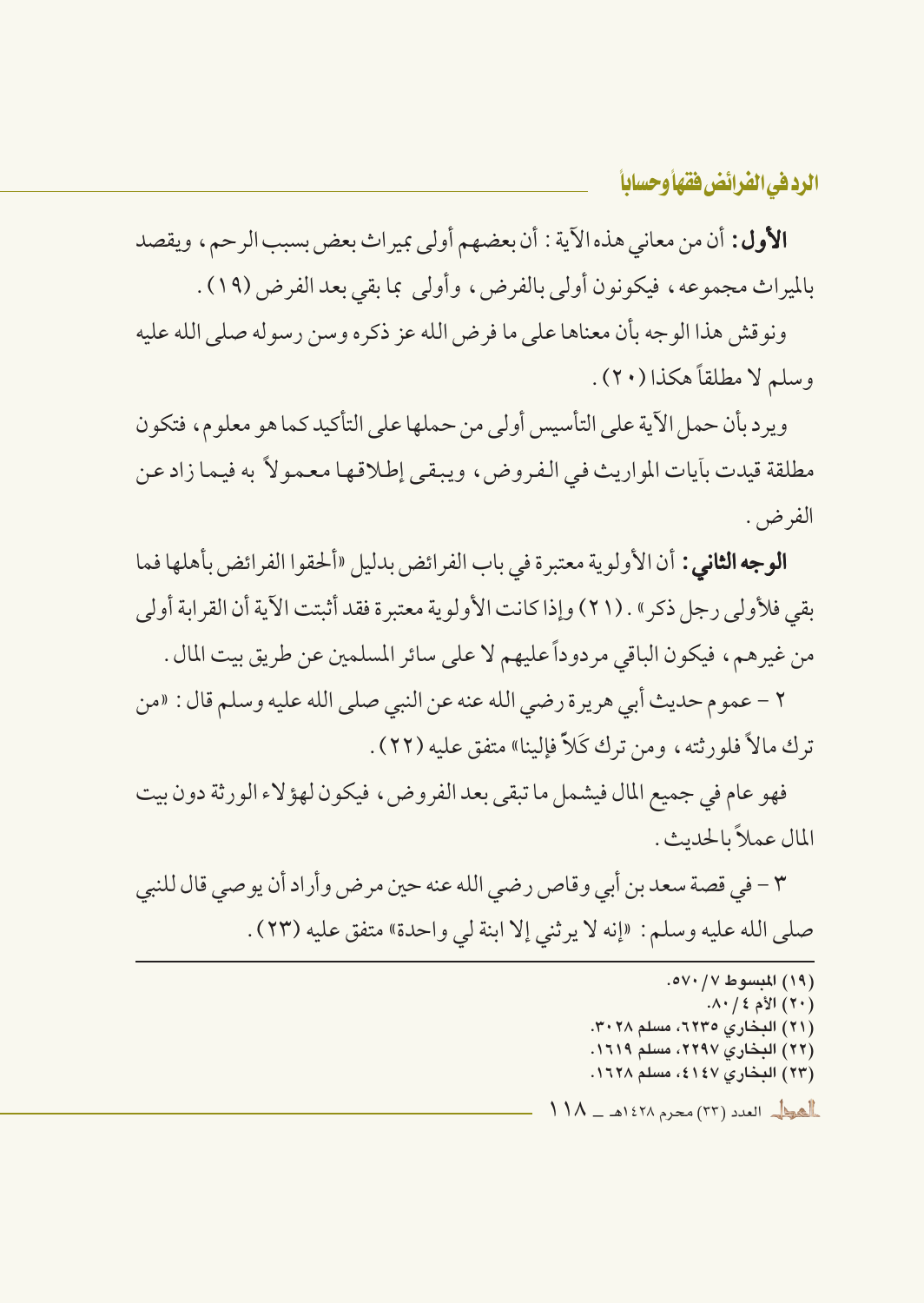وجه الاستدلال : أن من المعلوم أن البنت ترث النصف ويبقى نصف المال ، ومع ذلك قال : إنه لا يرثني إلا ابنة لي ، وأقره النبي صلى الله عليه وسلم، ولو كان النصف الباقي يُرد على بيت المال لأرشده النبي صلى الله عليه وسلم أن يوصى بهذا النصف إلى أقاربه فهو أولى من أن يذهب إلى بيت المال (٢٤) .

ونو قش الاستدلال بالحديث بأن معناه : لا يرثني من الولد، أو من خواصِّ الورثة، أو من النساء، وإلا فقد كان لسعد رضي الله عنه عصبات، لأنه كان من بني زهرة، وكانوا كثيراً، وقيل: لا يرثني من أصحاب الفروض، أو ظن أنها ترث جميع المال (٢٥) .

٤ – أن القول بالر د هو قول أكثر الصحابة رضوان الله عليهم، بل ذكر ابن عبدالبر أن زيد بن ثابت وحده من بين الصحابة لا يقول بالر د، وسائر هم يقول به، إلا أنهم مختلفون في كيفية ذلك (٢٦) .

قال إبراهيم النخعي : «كان يُقال ذو السهم أحق ممن لا سهم له»(٢٧) .

٥ – أن أصحاب الفروض هم الأقرب من الميت، حتى إن الله عز وجل فرض لهم تلك الفروض دون سائر القرابة، فهؤلاء لا شك أنهم أقرب وأولى من سائر المسلمين الذين لا قرابة لهم بالميت حين يذهب بقية ماله إليهم عن طريق بيت المال، فهم قد شاركوا المسلمين بالإسلام ويزيدون عليهم ويترجحون بقرابتهم .

ولذا قال بعضهم : قرابة الدين والنسب أولى من قرابة الدين وحده (٢٨) .

- (٢٤) المبسوط ٧٠/ ٥٧٠. (٢٥) انظر: الفتح ١٨/٦، ط. الفكر. (٢٦) انظر: الاستذكار ١٥/ ٤٨٦.
- (٢٧) مصنف عبدالرزاق ١٠/ ٢٨٦.
- (٢٨) الاستذكار لابن عبدالبر ١٥/١٧٨٤، بداية المجتهد ٣٥٢/٢.

١١٩\_ العدد (٣٣) محرم ١٤٢٨هـ المطل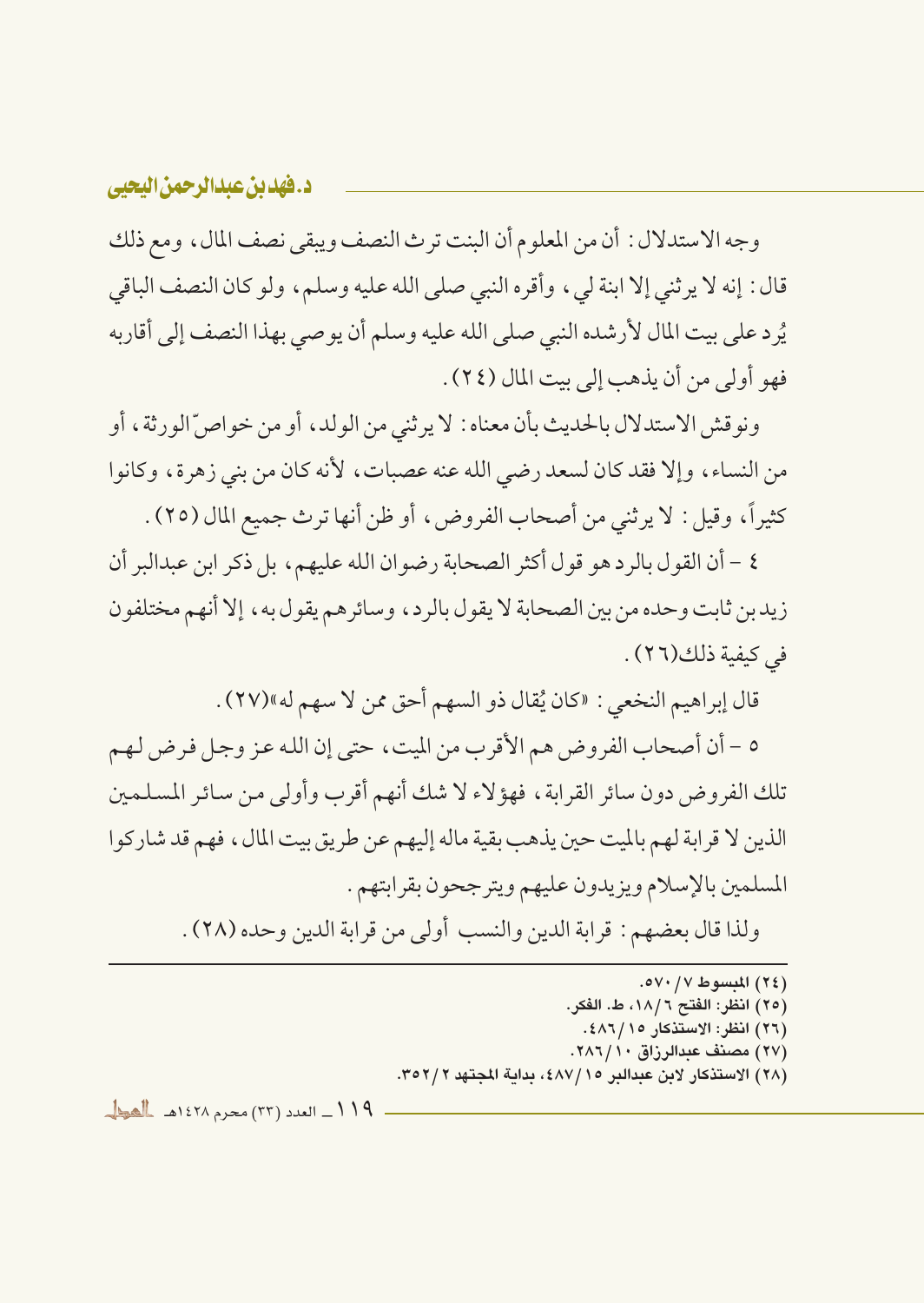الترجيح:

أرجح الأقوال – والله أعلم – هو القول بالرد، لقوة أدلتهم لا سيما أنه قول عامة الصحابة رضوان الله عليهم (٢٩).

## المبحث الثاني شروط الرد على أصحاب الفروض عند القائلين به

اشترط القائلون بالرد شرطين اثنين للعمل به (٣٠) .

**أحدهما:** ألا تستغرق الفروض المسألة ، فإنها إذا استغرقت لم يبق باق يرد . (فالمسألة العادلة التي ساوت سهامُها أصلَها، والمسألة العائلة التي زادت سهامها على أصلها ليس في كل منهما رد) .

**الشرط الثاني :** ألا يوجد عاصب في المسألة ، لأنه إذا وجد عاصب أخذ الباقي «سواء أكان العاصب عاصباً بالنفس (بنسب أو ولاء) ، أم عاصباً مع الغير – (كالأخت مع البنت أو بنت الأبر) (٣١) .

## المحث الثالث تعداد الورثة الذين يرد عليهم

أهل الردهم أصحاب الفروض الذين لا يرثون بالتعصيب أبداً على وجه الاستقلال

(٢٩) الترجيح إنما يكون بمجموع الأدلة، وإلا فإن بعضها قد تكون المناقشة فيه أقوى من الاستدلال به كحديث سعد. (٣٠) انظر: المبسوط ٥٧٠/٧، العدة شرح العمدة ٣٢١/١. (٣١) أما العاصب بالغير كالبنت بالابن فلا حاجة لذكره هنا لأن وجود العاصب بالنفس معه هو المؤثر الأقوى.  $17 - 1271$  and  $1571$  and  $177$  and  $188$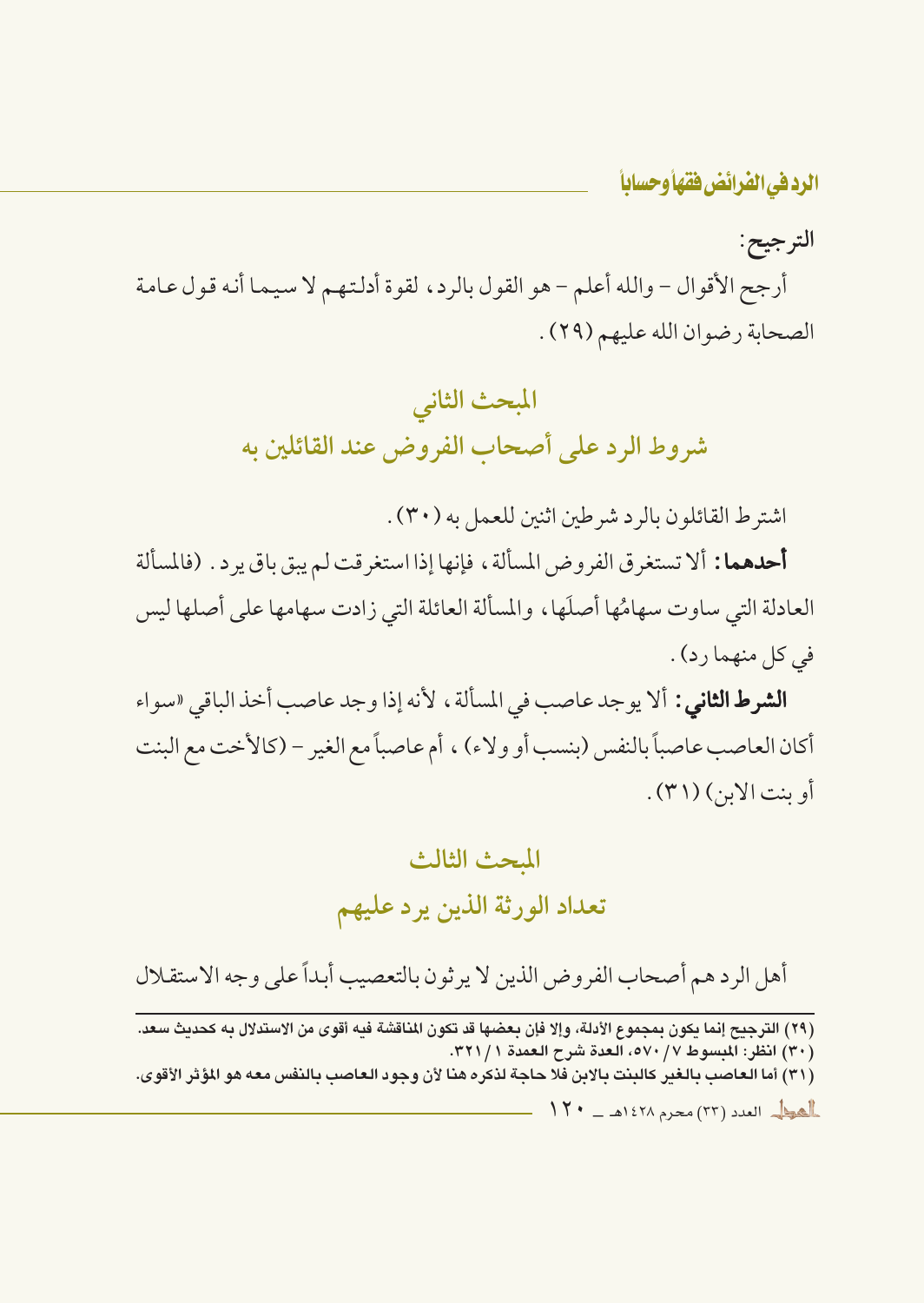ما عدا الزوجين، وهم سبعة : الأم، والجدات، والبنات، وبنات الابن، والأخوات الشقائق، والأخوات لأب، وأولاد الأم (الإخوة لأم، والأخوات لأم) . هذا قول عامة من قال بالرد، وإن كان لبعض السلف تفصيل في تقديم بعضهـم عـلـي ىعض (٣٢).

> المبحث الرابع الرد علي الزوجين

ذهب عامة أهل العلم إلى أن الزوجين لا يرد عليهما ، بل حكي في المغنى اتفاق أهل العلم على ذلك(٣٣)، كما نقل الإجماع أيضاً صاحب كتاب العذب الفائض(٣٤) عن اثنين من العلماء هما : سبط المارديني، وعلى بن الجمال الأنصاري، ونقله في مغنى المحتاج(٣٥) عن ابن سريج .

والدليل على عدم دخول الزوجين في أهل الرد قوله تعالى : ﴿ وأُولُو الأرحام بعضهم أولى ببعض في كتاب الله ﴾[الأنفال : ٧٥] .

فالله تعالى فرض لذوى الفروض فروضهم، فيجب ألا يُعطى أحد فوق فرضه، ولا ينقص منه إلا بدليل ، وقد قام الدليل على أنه ينقص منه عند التز احم كما سبق في العول ، وقام الدليل على أن يعطي القريب ما فضل من الفرض عند عدم العاصب، وهو قوله

> (٣٢) انظر : مصنف ابن أبي شيبة ٢٥٣/٦، سنن البيهقي , قم ١٢١٨٧، المسوط ٥٧٣/٧. (٣٣) انظر: المغنى ٤٩/٩. (٣٤) العذب الفائض ٢ / ٤.  $. V/T (ro)$

١٢١\_ العدد (٣٣) محرم ١٤٢٨هـ المطل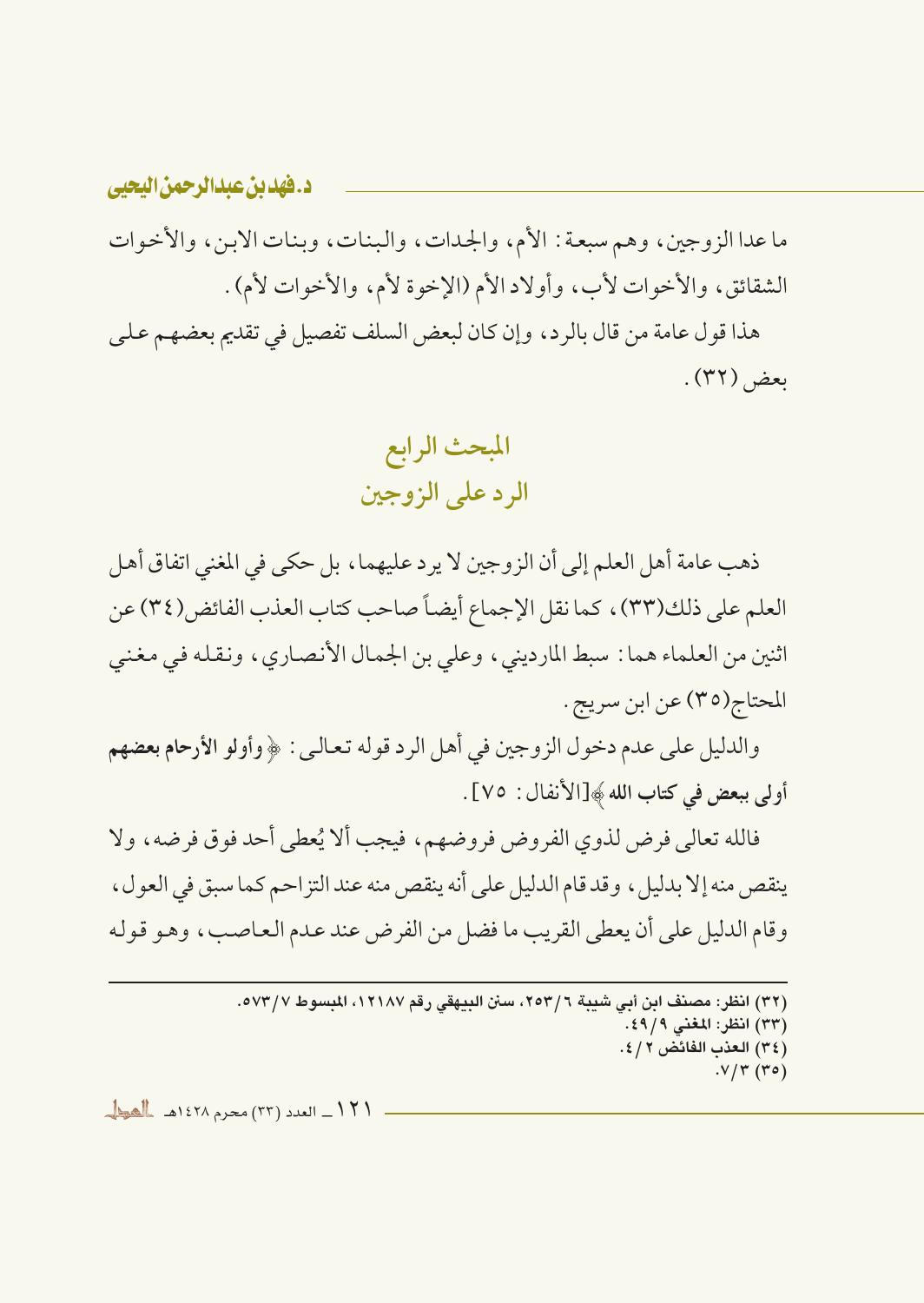تعالى : ﴿ وأولو الأرحام بعضهم أولى ببعض في كتاب الله ﴾ فبقى الزوجان لا دليل على إعطائهما فوق ما فرضه الله لهما (٣٦) .

ومع أن هذه المسألة قد نقل فيها الإجماع، إلا أن القول بالر د على الز وجين، قد قيل به من قبل نزر يسير جداً من أهل العلم، فقد روي عن عثمان رضي الله عنه، ولكن قال ابن عبدالبر في الاستذكار (٣٧): «روى عن عثمان: لا يصح، ولعل ذلك الزوج أن يكون عصية».

ونسبته الموسوعة الكويتية، إلى جابر رضي الله عنه (٣٨) .

ونسبه بعضهم إلى شيخ الإسلام ابن تيمية – رحمه الله – وذلك لكونه قسم مسألة زوج وأم وبنت، فجعلها من أحد عشر(٣٩)، وقسْمَتُها من أحد عشر معناه الرد علي الزوج ، لكن حقق الشيخ ابن عثيمين – رحمه الله – أن في هذه النسبة نظراً من وجوه ثلاثة، وهي وجوه قوية جداً، من تأملها قطع بعدم نسبة هذا القول إلى شيخ  $\lvert \lvert \lvert \lvert \text{curl}(\cdot) \rvert \rvert$ 

**الوجه الأول:** أنه قال في المسألة التي فيها زوج ، وأم ، وبنت : إنها من أحد عشر على قول من يقول بالرد كأبي حنيفة ، وأحمد ، وهؤلاء لا يقولون بالرد على الزوجين . **الوجه الثاني :** أن الحنابلة لم ينقلوا عنه أنه يرد على الزوجين مع عظيم عنايتهم بنقل

(٣٦) المغنى ٤٩/٩، اللباب في شرح الكتاب ٤ /٣٣، تسهيل الفرائض، ص ٥٧.

(٣٧) ٤٨٦/١٥؛ ، وانظر: التهذيب في الفرائض ص١٧٥.

- (٣٨) الموسوعة ٤٩/٣ ٥٠ وأظنه خطأ، فَهُمْ نكروا في جملة المصادر المبسوطَ ٢٩/ ١٩٢، وفيه جابر بن يزيد وليس ابن عبدالله.
- (٣٩) الفتاوى ٣٣٨/٣١، الاختيارات، ص ١٩٧، والصحيح قسمتها من ستة عشر: للزوج أربعة وللأم ثــلاثــة وللبنت تسعة، وستأتي كبفية عمل ذلك إن شاء الله.
	- (٤٠) انظر: تسهىل الفرائض، ص٥٨.

العطم العدد (٣٣) محرم ١٤٢٨هـ - ١٢٢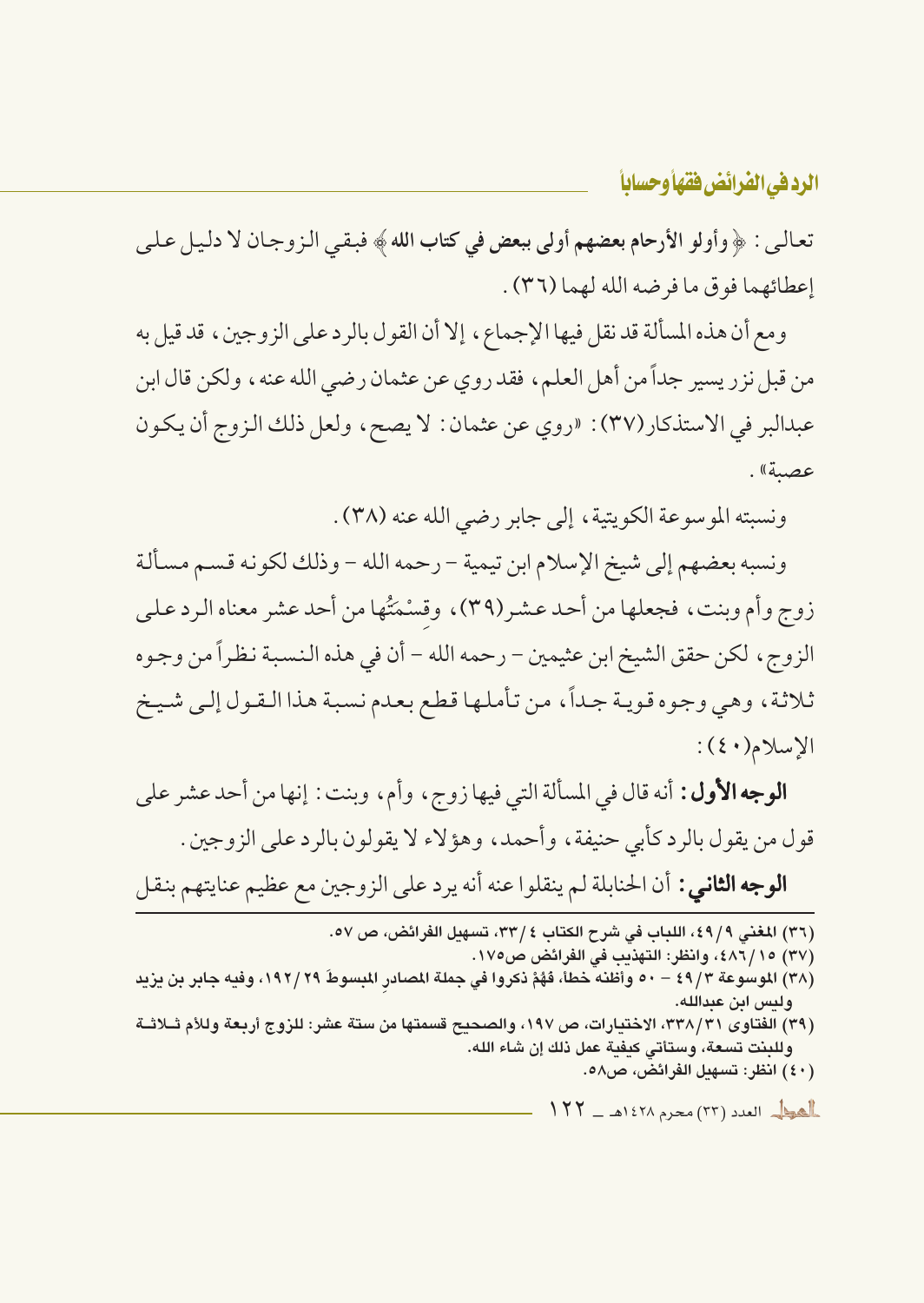أقواله واختياراته .

**الوجه الثالث:** أن الشيخ نفسه ذكر في موضع اَخر مسألتين ولـم يرد فيهما عـلي الز و جين :

**المسألة الأولى**(٤١): زوج، ابن أخت قال: للزوج النصف، وأما ابن الأخت ففي أحد الأقوال له الباقي ، وهو قول أبي حنيفة وأصحابه ، وأحمد في المشهور عنه وطائفة من أصحاب الشافعي، وفي القول الثاني : الباقي لبيت المال، وهو قول كثير من أصحاب الشافعي، وأحمد في إحدى الروايات.

**المسألة الثانية**(٤٢): زوجة، أخت شقيقة، ثلاث بنات، أخ شقيق، قال: للزوجة الربع، وللأخت النصف، ولا شيء لبنات الأخ، والربع الثاني إن كان هناك عصبة فهو للعصبة، وإلا فهو مردود على الأخت، على أحد قولي العلماء، وعلى الأخر فهو لبيت  $|JU|$ .

فتبين بهذا أن شيخ الإسلام لا يقول بالرد على الزوجين ، إذ لو كان كذلك لقسم هاتين المسألتين بالرد على الزوج في الأولى، وعلى الزوجة في الثانية .

بل إن ظاهر قسمته أنه لا يرى في المسألة قو لاً بالرد على الزوجين ، إذ لو علم – رحمه الله – وجود قائل بذلك لذكره على عادته في استيفاء الأقوال في المسألة .

وأما المنقول عنه أولاً في المسألة السابقة فلعله سبْقُ قلم أو خطأ من الناسخ، ولر بما كان وهماً، فليس أحد من البشر يسلم من الوهم ولا سيما في مسائل الفرائض .

- (٤١) الفتاوى ٣٥٨/٣١.
	- (٤٢) الفتاوى ٣٥٩/٣١.

١٢٣ ـ العدد (٣٣) محرم ١٤٢٨هـ للعط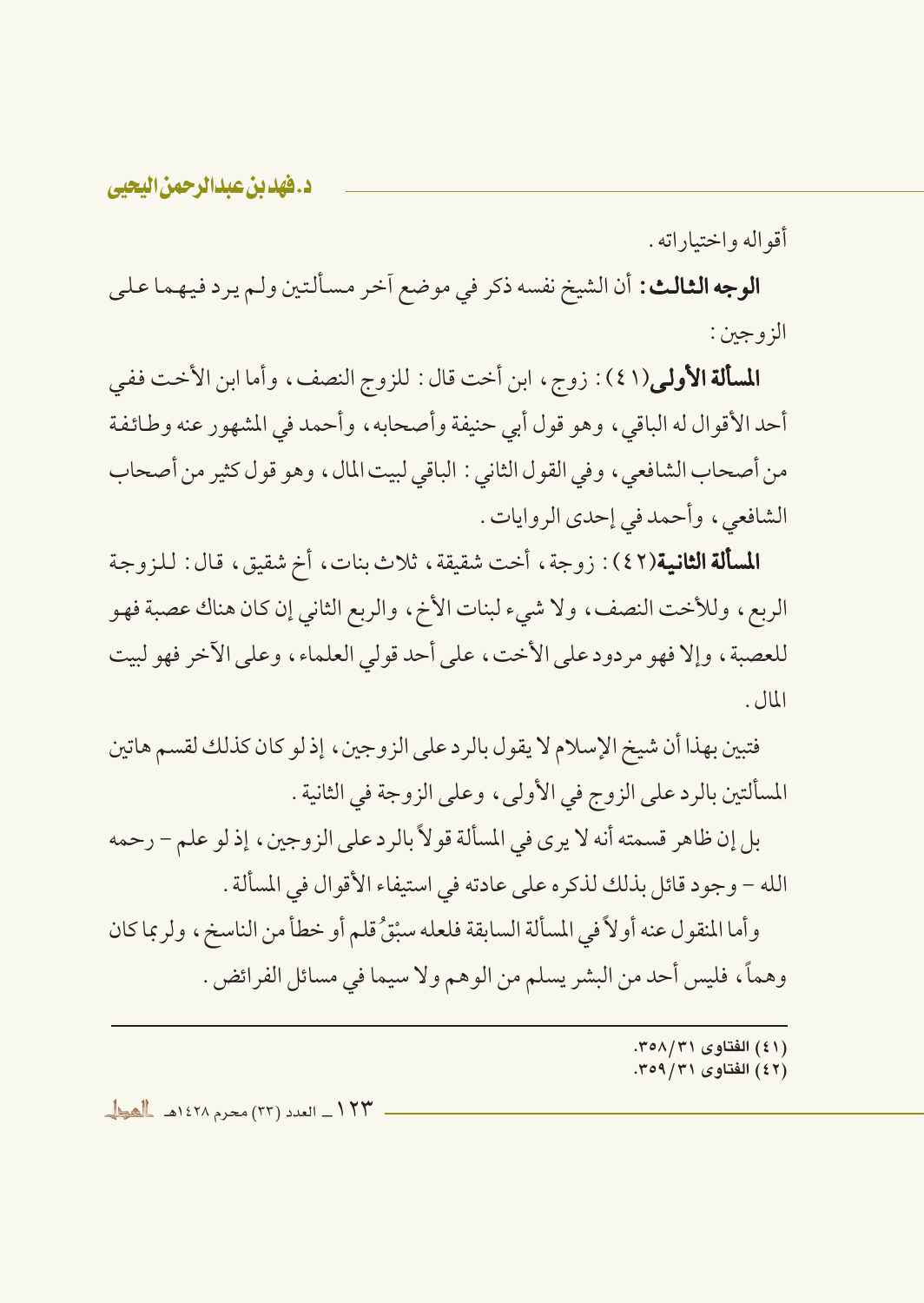والقول بالرد على الزوجين هو اختيار الشيخ السعدي(٤٣) ومال إلى القول به الشيخ ابن عثيمين إذا لم يكن وارث بقرابة ولا ولاء (٤٤).

واستدل السعدي للقول بالرد على الزوجين بأن الرد ضد العول، فكما أن النقص بالعول يجرى على جميع الورثة بما فيهم الزوجان، فكذلك الزيادة بالعول تجرى على الجميع (٤٥).

ويناقش هذا التنظيم بما تقدم من الاستدلال بالآية، فإن الرد علته الرحم الوارد في الآية ، والزوجان لا رحم بينهما ، فانتفت علة الحكم ، بخلاف العول فعلَّتُه التزاحم وهو شامل للزوجين ولغير هما .

كما أن الزيادة لا مُلجىء لها فيأخذ كل وارث فرضه، وتصح المسألة ويصرف الزائد «الباقي» إلى بيت المال، ولذا ذهب من ذهب من أهل العلم إلى عدم القول بالرد كما تقدم، أما العول فلا مناص من الأخذ به، إذ يترتب على عدم القول به دخول النقص على بعض الورثة دون بعض بلا حجة، ومن أجل هذا المعنى لـم يكـن في الـعـول خـلاف إلا خلافاً يسيراً عند ابن عباس لم يوافقه عامة أهل العلم .

- (٤٤) تسهيل الفرائض ص ٥٩، وإن كانت عبارته غير واضحة في قوله: إذا لم يكن وارث بقرابة ولا ولاء، فإنه إن كان يقصد إذا لم يوجد صاحب تعصيب من قريب أو ذي ولاء، فهذا هو شرط الرد على ذوي الــفـروض أصلاً فلا حاجة لذكره.
- وإن كان يقصد إذا لم يوجد صاحب فرض معه ولا تعصيب، فلماذا عبّر بقوله: إذا لم يكن وارث بقرابة ولا ولاء، مع أن إيراد التعصيب هنا لا وجه له، لأن هذا هو شرط الرد من أصله، ثم إنه يلزم منه انفراد أحد الزوجين، وحينئذ فلو عبر بقوله: «إلا إذا انفرد أحد الزوجين بالإرث فإنه يرد عليهما» لكان أولى.
- وإن كان يقصد بالقرابة هنا أعم من الوارثين ليدخل فيهم ذوو الأرحام فكان الأحسن أن تكون العبارة أوضح، فإن قوله: «وارث» يخرج ذوي الأرحام، وكذلك قوله «ولا ولاء» لا حاجة له، لما تقدم من كون عدم المعصب شرطاً في الرد من أصله. (٤٥) المختارات الجلية ص ١٠١.

 $112 = 1271$   $222 (77)$   $224$ 

<sup>(</sup>٤٣) المختارات الجلية، ص ١٠١.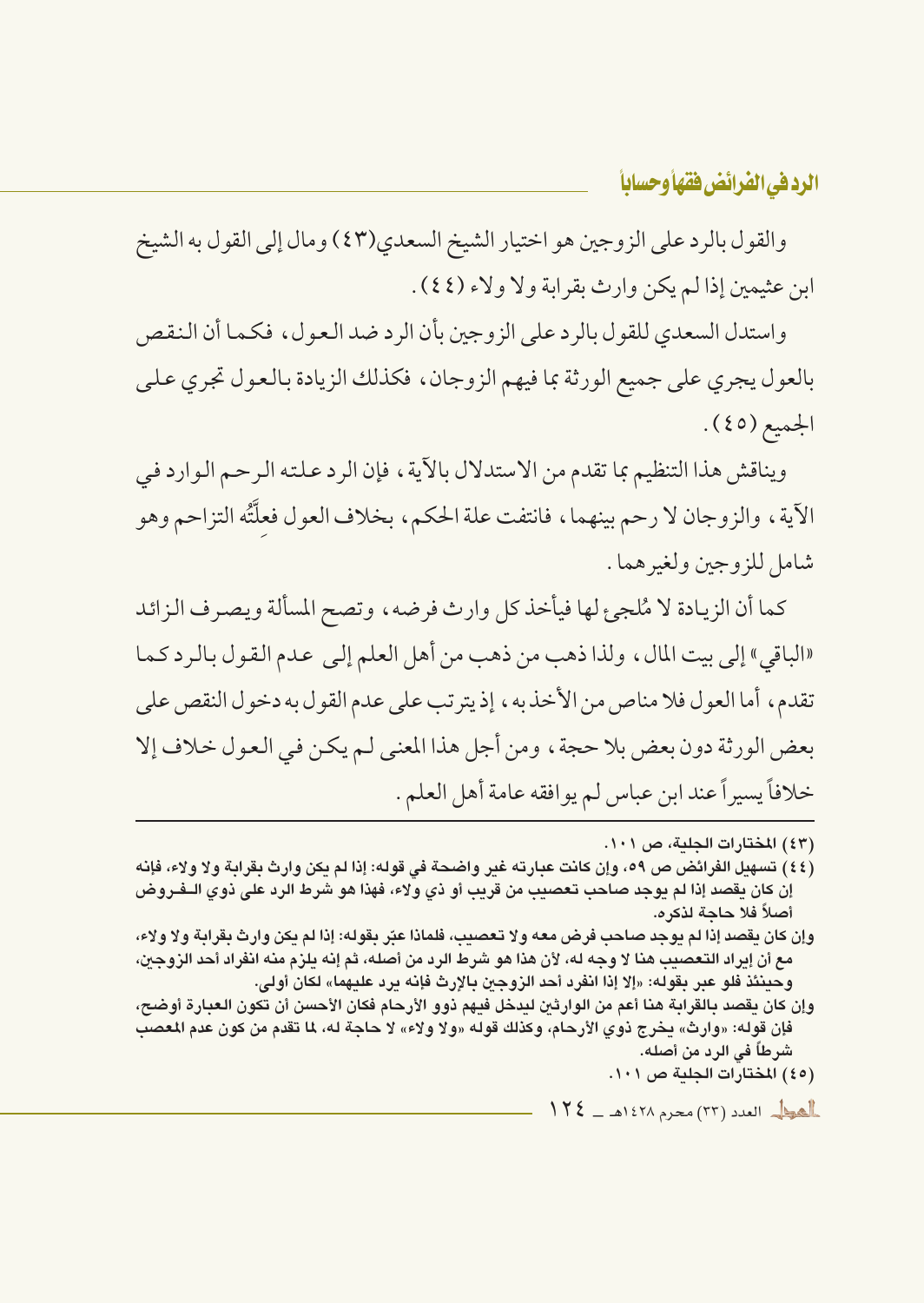قال ابن قدامة في المغنى(٤٦) : ولا نعلم اليوم قائلاً بمذهب ابن عباس ولا نعلم خلافاً بين فقهاء الأمصار في القول بالعول بحمد الله ومنّه .

وقال الدردير في الشرح الكبير (٤٧) : وهذا العول أول ما ظهر في زمن عمر ووافقه الناس عليه، إلا ابن عباس فإنه أظهر فيه الخلاف بعد وفاة عمر فلم يقل به، ثم أجمعت الأمة عليه ولم يأخذ بقول ابن عباس رضي الله عنهما إلا من لم يعتد به . ١. هـ.

> المبحث الرابع كيفية العمل في مسائل الرد(٤٨ )

لا تخلو مسائل الرد أن يكون فيها أحد الزوجين أو لا يكون فيها أحد منهما . المطلب الأول: إذا لم يكن في المسألة أحد الزوجين:

إذا لم يكن فيها أحد الزوجين فالعمل فيها يسير جداً كما يلي : أولاً: إذا كان الموجود من أهل الرد واحداً، فإنه يأخذ جميع المال فرضاً ورداً . مثال: هالك عن بنت واحدة: المال لها فرضاً ورداً. مثال : هالك عن أم : فالمال لها .

**ثانياً:** إذا كان الموجود من أهل الردّ صنفاً واحداً فتكون مسألتهم من عدد رؤوسهم كالعصة (٤٩).

 $.97/9(57)$ 

 $. \mathsf{r} \cdot \mathsf{r} / \mathsf{1}$  (£V)

- (٤٨) انظر: العذب الفائض ٢ /٣، نهاية الهداية ٢ /٢٥٧، التحفة الخيرية ص ٢١٨، الفصول، ص ٢٩٤، التهذيب ص ۱۰۷.
- (٤٩) المقصود بالصنف الواحد الجماعة من الورثة المشتركين في نوع واحد من الإرث، وهم لا يخرجون في باب الرد – عن ذوات الثلثين، أو الجدات، أو أولاد الأم.

١٢٥ ـ العدد (٣٣) محرم ١٤٢٨هـ للعط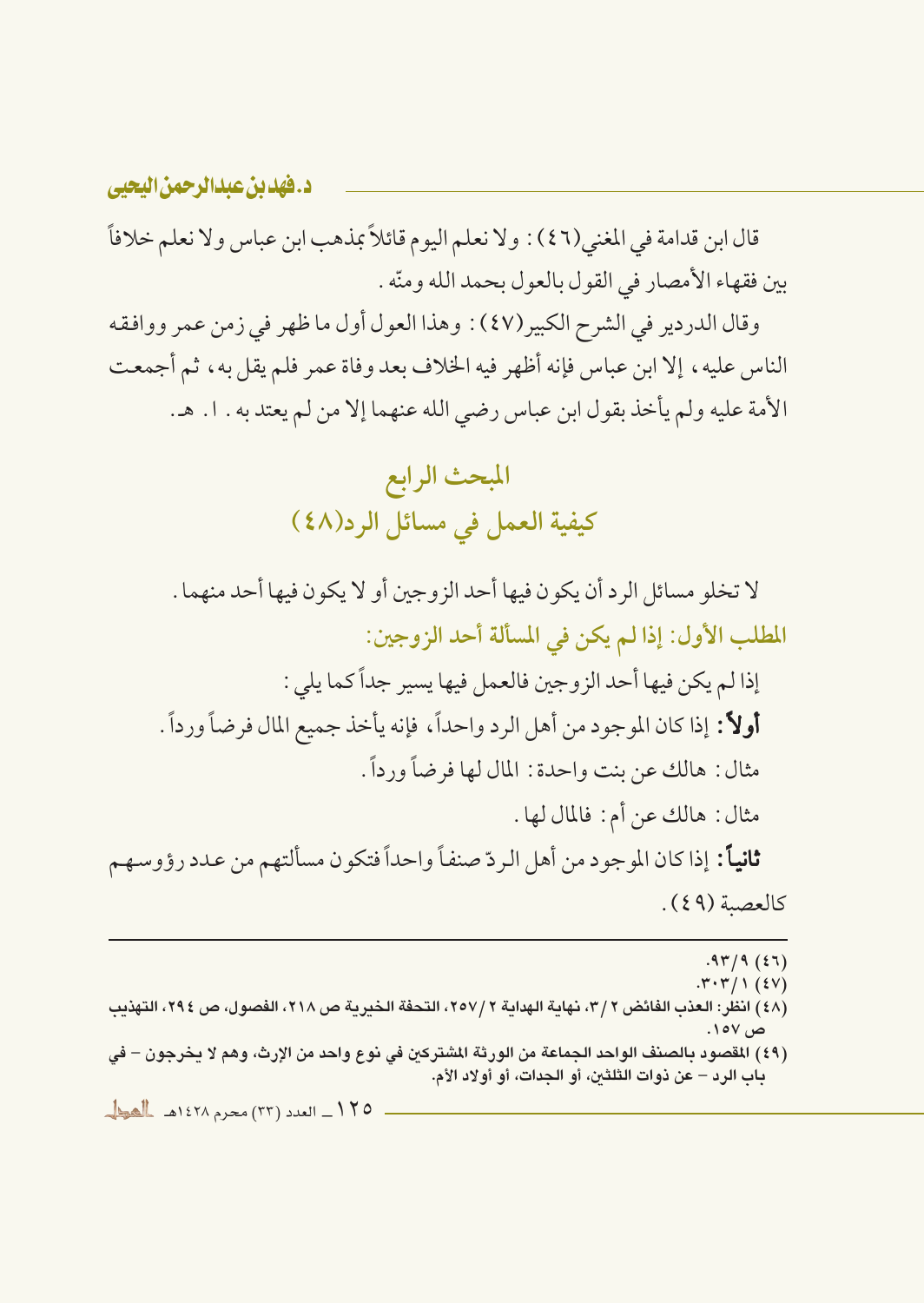مثال: هالك عن ثلاث بنات؟

| ١/٣ (لكل واحدة واحد) | $-41$ |  |
|----------------------|-------|--|

مثال: هالك عن خمس أخوات لأب؟

| $\bigwedge$ | خمس أخوات لأب |
|-------------|---------------|

ثالثاً: إذا كان الموجود من أهل الرد أكثر من صنف فإن المسألة تقسم كالمعتاد ثم تجمع سهامها ثم يحوّل الأصل إلى مجموع السهام(٥٠) وتصحح إن احتاجت إلى تصحيح . مثال: هالك عن: جدة، وأخ لأم؟



(٥٠) وبهذا العمل نكون قد رددنا على أصحاب الفروض بنسبة فروضهم. ونشير هنا إلى: .<br>١ – أن الأصل في مسائل هذه الحال يكون دائماً «٦» ثم يرد إلى عدد السهام بحسب المسألة، كما في الأمثلة. ٢ – أن أصناف أهل الرد التي يمكن تصوّر اجتماعها في مسألة لا يتجاوز ثلاثة أصناف فحسب، وقد علم ذلـك بالاستقراء، فلو زادوا لصارت المسألة عادلة أو عائلة.

العط العدد (٣٣) محرم ١٤٢٨هـ - ١٢٦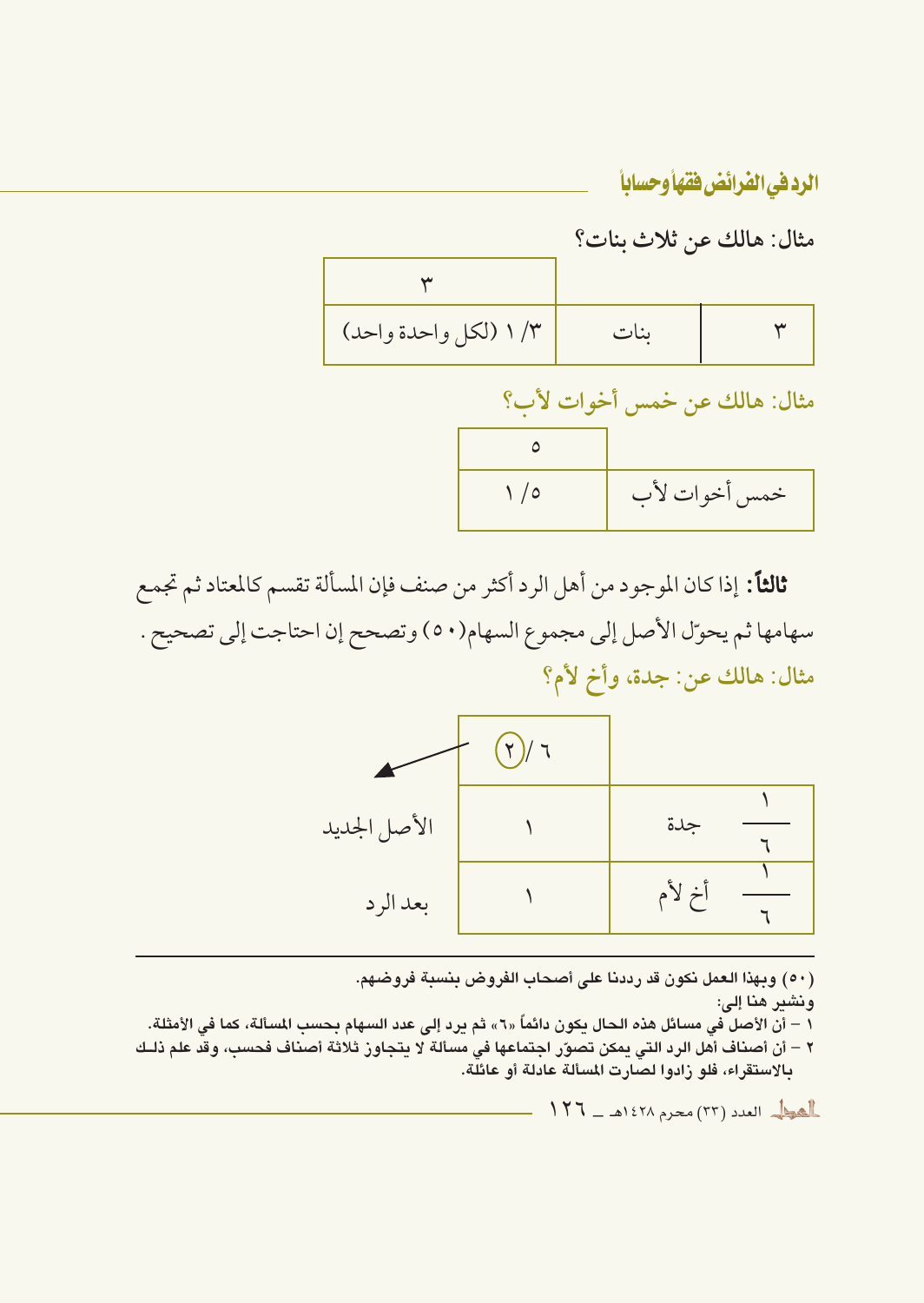

مثال: هالك عن: بنت وبنتي ابن؟

| $\lambda$            | 2 / 7 | XY       |  |  |  |
|----------------------|-------|----------|--|--|--|
|                      |       | بنت      |  |  |  |
| $\frac{1}{\sqrt{7}}$ |       | بنتا ابن |  |  |  |

شرح العمل:

قسمنا المسألة كالمعتاد ثم جمعنا السهام فوجدناها (٤) وأصل المسألة (٦)، فحوّلنا الأصل إلى مجموع السهام (٤) ثم صححنا المسألة كالمعتاد أيضاً، فبين السهام والرؤوس مباينة أثبتنا كامل الرؤوس (أو يقال: لا تقبل الاختصار مع السهام، فأثبتنا كامل الرؤوس)، ثم ضربناه في أصل المسألة (وهو الأصل الجديد بعد الرد( ٤)، ثم ضربناه في سهام المسألة .

١٢٧ ـ العدد (٣٣) محرم ١٤٢٨هـ للهوال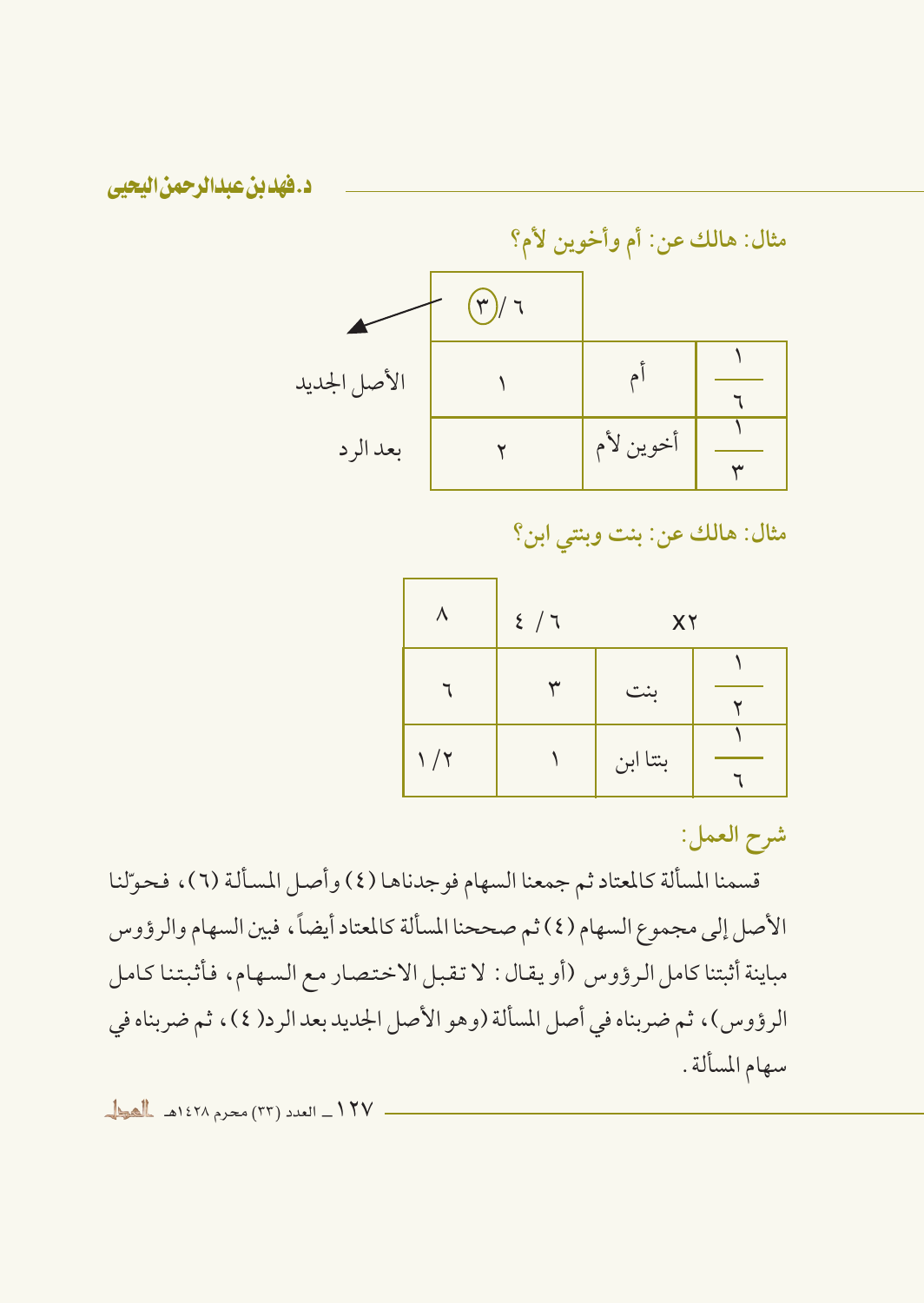وبناء على ذلك على الفقيه دائماً إذا قسم أية مسألة في الفرائض أن يجمع سهامها ثم ينظر ، فإن ساوي مجموعها أصلها فهي عادلة وتنتهى بهذا ويسقط العاصب إن وجد عاصب، وإن زاد على أصلها فهي عائلة ويُحوِّل إلى الأصل الجديد وهو مجموع السهام، ويسقط العاصب أيضاً إن وجد عاصب، وإن نقص عن أصلها وكان فيها رد، بمعنى : أنه لا يو جد عاصب يأخذ الباقي ، فإنه ينظر فإذا لم يكن في المسألة أحد الز وجين حوّل أصلها إلى الأصل الجديد وهو مجموع السهام، وأما إن كان في المسألة أحد الزوجين فهي الحالة الثانية التي يأتي بيانها .

> أمثلة على مسائل المطلب الأول: ١ - هالك عن ثمان بنات ابن . ٢ - توفي شخص عن جدة وأخت لأب . ٣ - هالك عن عشر بنات، وثلاث جدات . ٤ - هالك عن ست أخوات شقائق وأخت لأب وأخ لأم .

المطلب الثاني: إذا كان في المسألة مع أصحاب الرد أحد الزوجين: لا يخلو أصحاب الرد حينئذ من الحالات السابقة : ١ - أن يكون شخصاً واحداً . ٢ - أن يكونوا صنفاً وإحداً . ٣ - أن يكونوا أكثر من صنف .

 $\frac{11}{11}$ العود (٢٣) (٢٣) محرم ١٤٢٨هـ ـ ١٢٨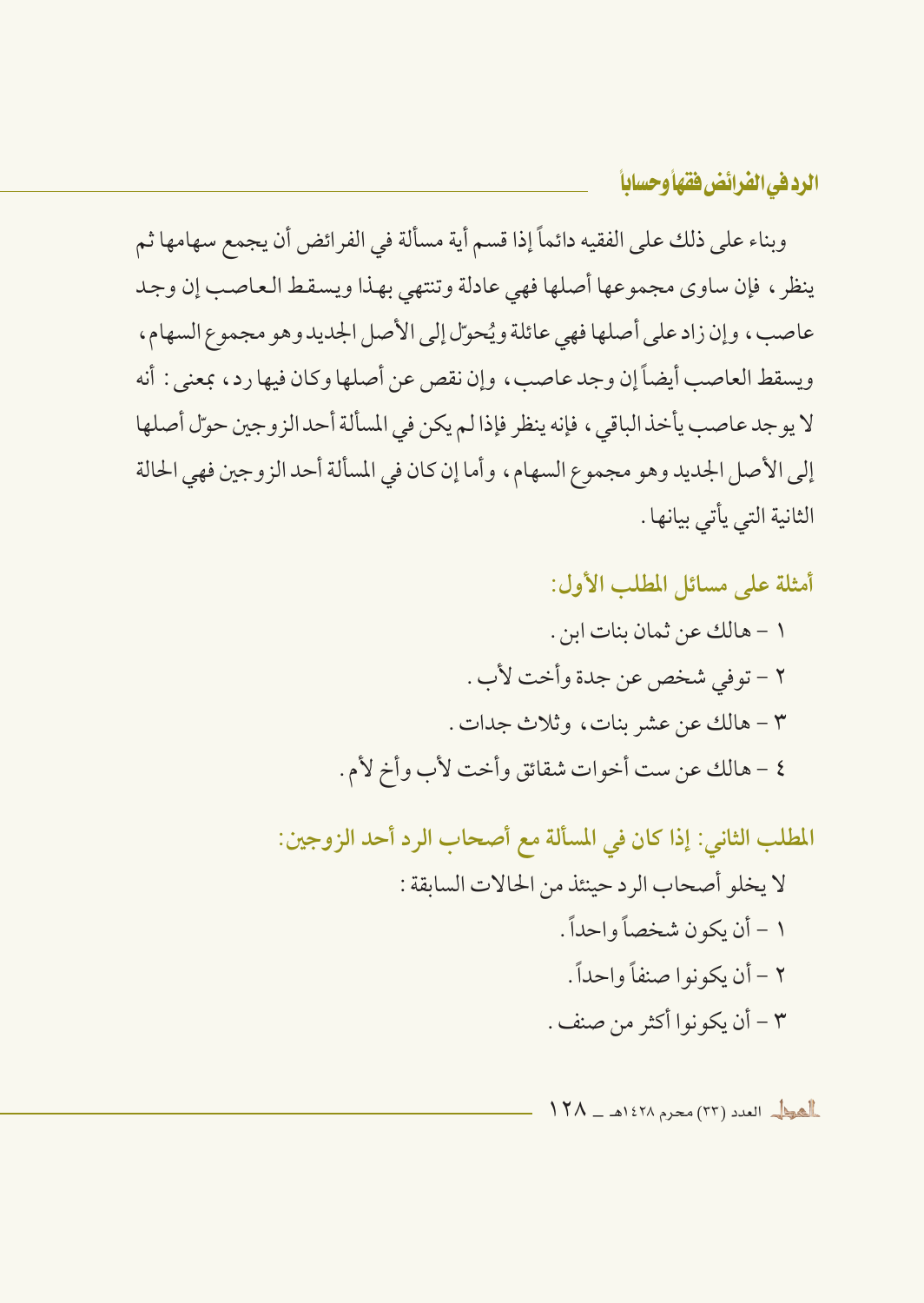١ , ٢ إذا كان أصحاب الرد شخصاً واحداً أو صنفاً واحداً:

فإن المسألة تكون من مخرج فرض أحد الزوجين(٥١) «الموجود مع أهل الرد» ويعطي أحد الزوجين فرضه، والباقي يكون لأهل الرد وتصحح إن احتاجت إلى تصحيح . أمثلة:

| زوج    |  |
|--------|--|
| أخ لأم |  |

| زوجة    | л |
|---------|---|
| بنت ابن |   |

|               | XY     |  |
|---------------|--------|--|
|               | زوج    |  |
| $\gamma/\tau$ | ٣ جدات |  |

يلاحظ أننا في هذه الحال في جميع المسائل نتعامل مع الموجود من أهل الرد معاملة العاصب، فنعطيه الباقي بعد فرض أحد الزوجين، ثم نصحح المسألة إن احتاجت إلى تصحيح، ولا حاجة إلى أن نعطيه فرضه أولاً .

.<br>(٥١) أي من قام فرضه فإن كان فرضه١ /٢ فهي من «٢» وإن كان ١ /٤ فهي من «٤» وهكذا ١ /٨ من «٨».

١٢٩\_ العدد (٣٣) محرم ١٤٢٨هـ المطل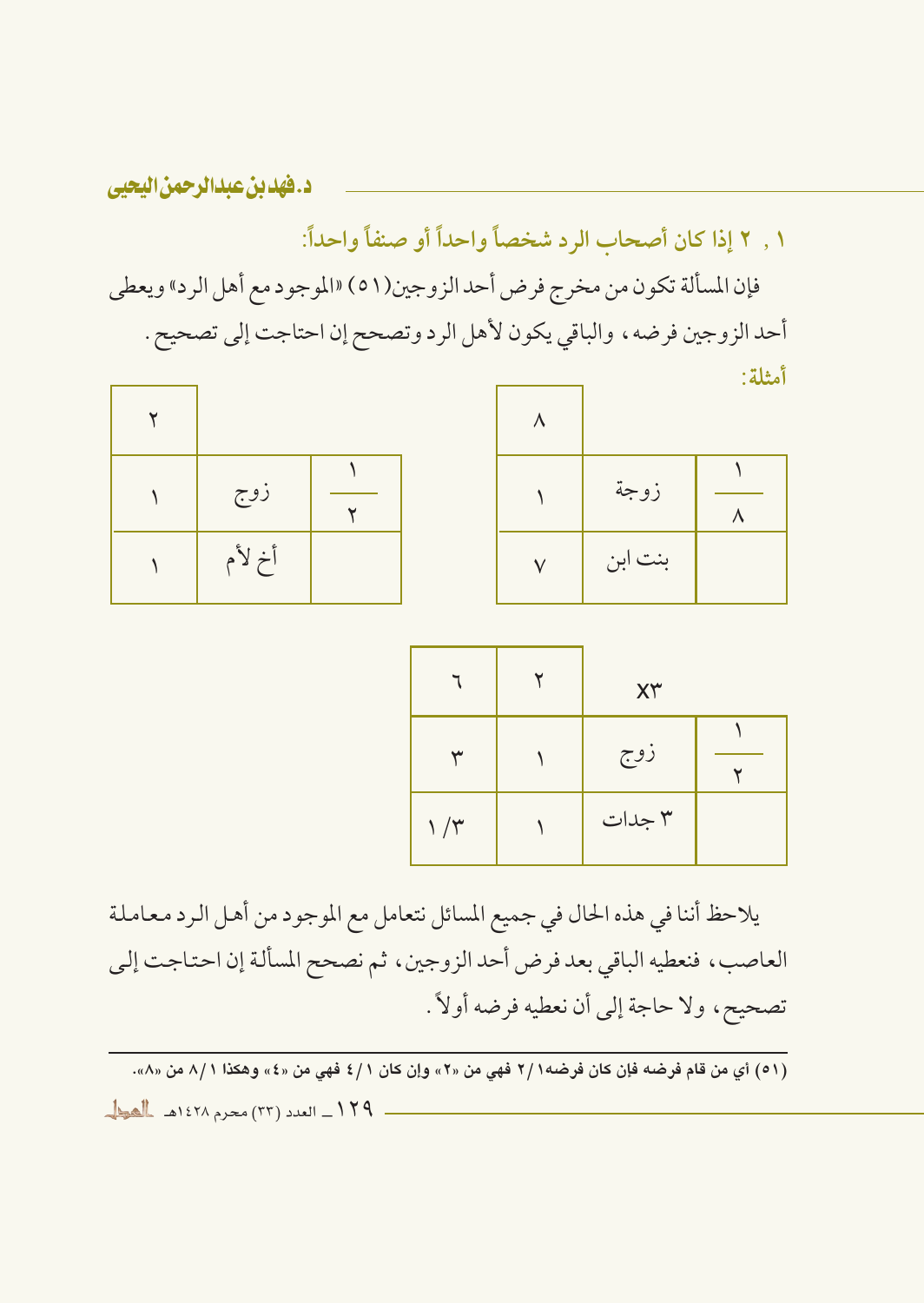تنىيە:

إذا كان الموجود من أهل الرد مع أحد الزوجين أكثر من شخص ، كما لو كانوا جماعة من صنف واحد، «وكذلك إذا كانوا جماعة من أكثر من صنف كما سيأتي»، ففي هذه الحالة لا بد من التأكد من أن المسألة فيها رد والتأكد يكون بحل المسألة كالمتبع سابقاً، فإن كانت المسألة فيها ر د فإننا نعيد حلها بأن نجعل مقام فرض أحد الزوجين «الموجود منهم» هو الأصل، والباقي لأهل الرد.

إذ قد يكون فيها عول، فلا يصح أن يقال : تكون من مخرج فرض أحد الزوجين، والباقي لأهل الرد، وهذا لا يوجد إلا في مسألة زوج، وأخوات لغير أم، فهي مسألة فيها عول، وليس فيها د (٥٢).

مثال مسألة فيها , د:

| $\circ/7$ |           |  |
|-----------|-----------|--|
|           |           |  |
|           | زوج       |  |
|           | أختان لأم |  |
|           |           |  |

فهذه المسألة فيها رد وحلها بهذه الطريقة خطأً، لأن مؤداه الرد على الزوج، وهذا لا يصح كما تقدم، فعلينا إذن أن نجعل مقام فرض الزوج هو الأصل كالتالي :

> (٥٢) وأما إن كان مع أحد الزوجين جماعة أكثر من صنف، وليس فيها رد فأمثلتها كثيرة.  $\|Y^* - \Delta\}$  )  $\|Y\|$  and  $\|Y\|$  ) and  $\|Y\|$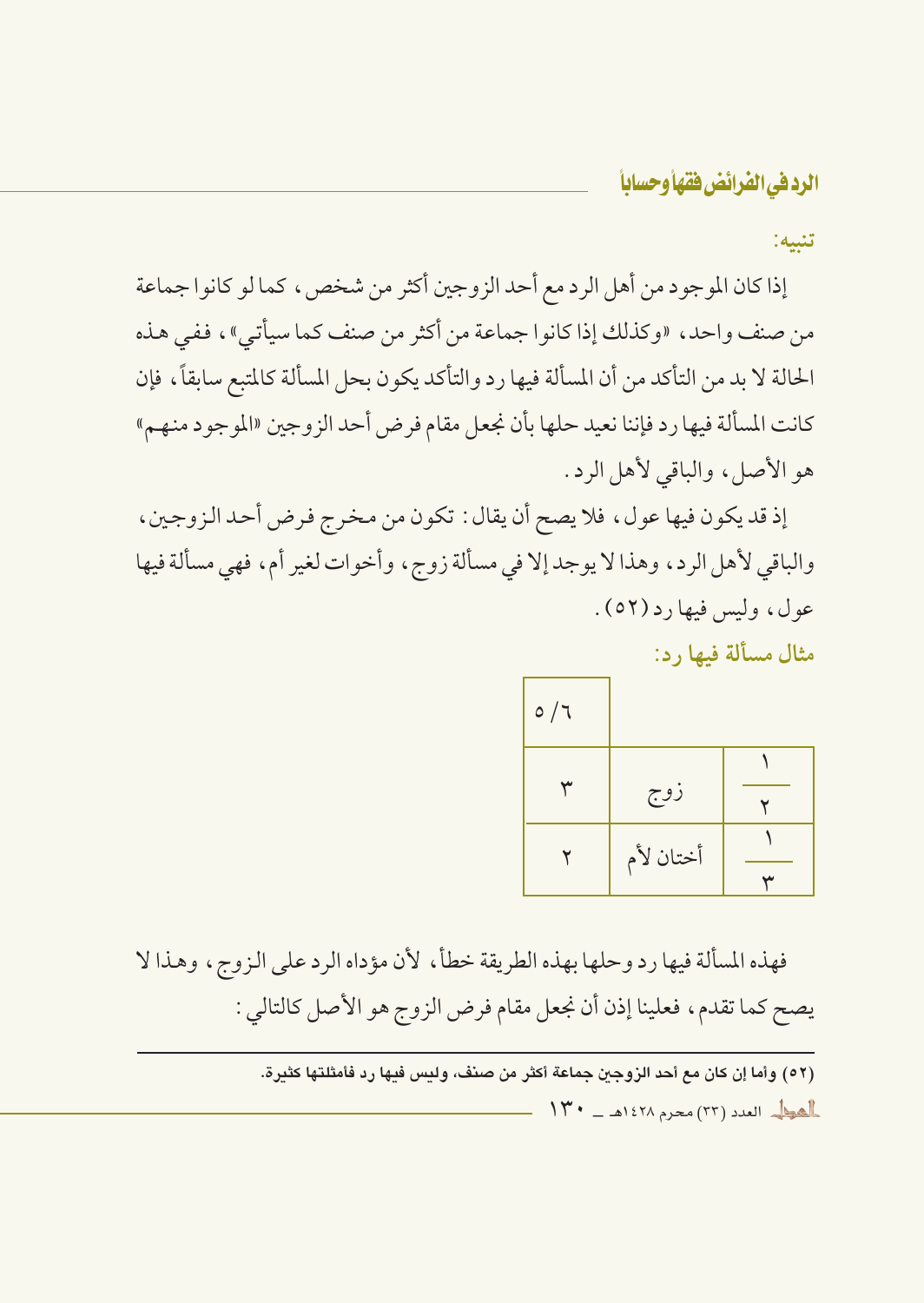|            | XY        |  |
|------------|-----------|--|
|            | زوج       |  |
| $\sqrt{7}$ | أختان لأم |  |

مثال مسألة فيها عول:

| V / 7 |               |  |
|-------|---------------|--|
|       |               |  |
|       | زوج           |  |
|       | أختان شقيقتان |  |
|       |               |  |

هذه المسألة فيها عول وليس فيها رد، فلو قلنا : إن الزوج يأخذ فرضه، والباقي لمن معه من أهل الرد لكان خطأ .

ثالثاً: إذا كان أصحاب الرد أكثر من صنف:

فيتبع في حلها الخطوات التالية :

١ – يجعل مسألة للزوجية من مخرج فرض أحد الزوجين ويعطي فرضه منها والباقي لأهل الرد (أي كما عملناه في الحالة السابقة، فقد عاملنا أصحاب الرد في هذه الخطوة كما لو كانوا فرداً واحداً) وتصحح المسألة إن احتاجت إلى تصحيح ولا يدخل أهل الرد

١٣١\_ العدد (٣٣) محرم ١٤٢٨هـ المطل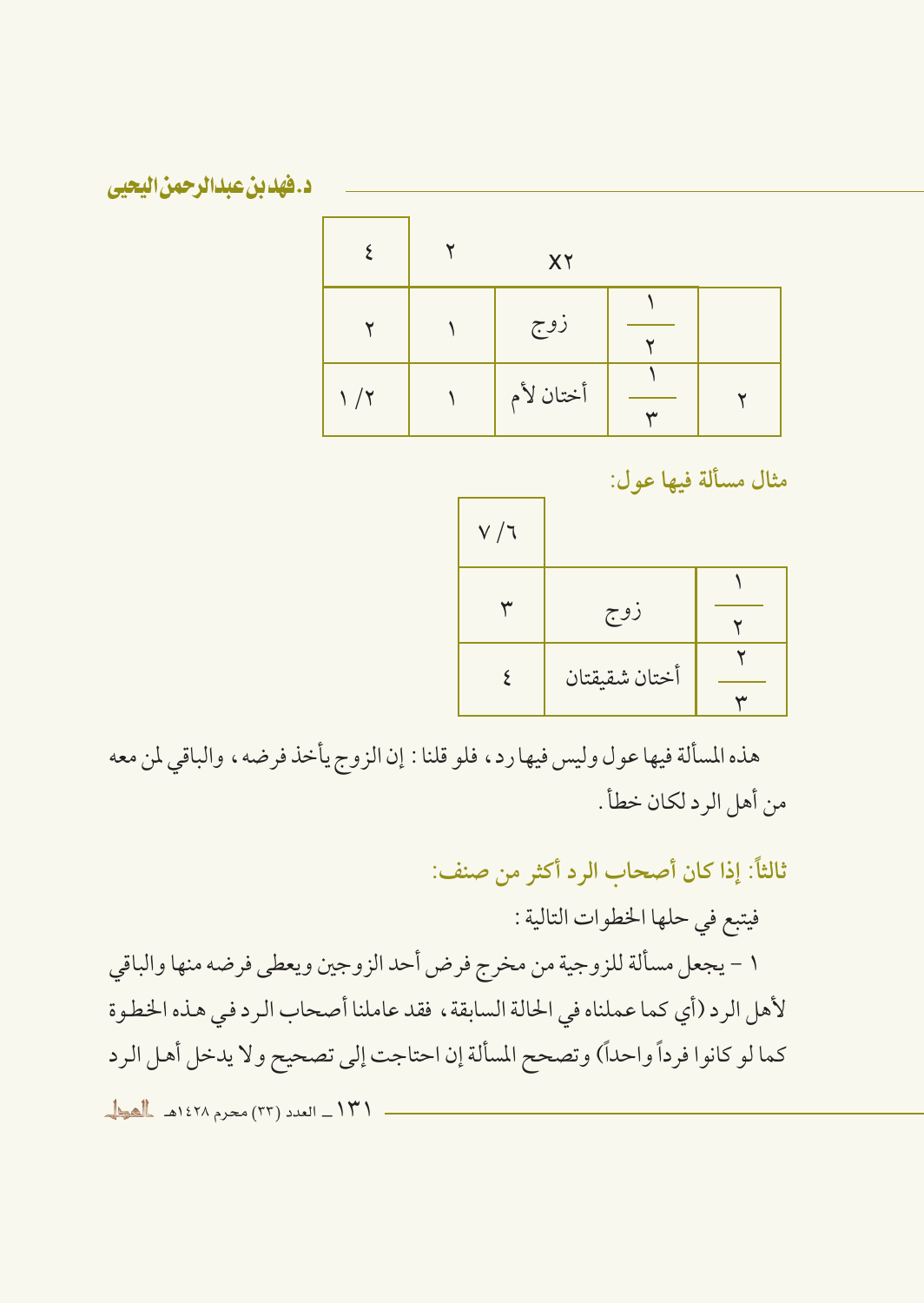في تصحيح مسألة الزوجية (٥٣) .

٢ - يجعل بجانبها مسألة أخرى لأهل الرد فقط كما لو كان الميت مات عنهم فقط، ويعمل فيها كما سبق فيما إذا كان أهل الرد أكثر من صنف وليس معهم أحد الزوجين : (أي بجمع السهام بعد قسمتها وتحويل الأصل إلى مجموع السهام) . وكما سبق أيضاً تصحح هذه المسألة إن احتاجت إلى تصحيح (٥٤) .

٣ - ينظر بين مسألة الرد (أي أصلها الذي انتهت إليه بعد الرد وبعد التصحيح إن احتاجت إلى تصحيح ، وكذلك في مسألة الزوجية) وبين الباقي في مسألة الزوجية بعد فرض أحد الزوجين (التي هي مجموع سهام أهل الرد هناك) هذا النظر يسمى النظر بين المسائل والسهام، وله أهمية كبيرة في مثل هذه المسألة ومسائل المناسخات والغرقي ونحوها، وهو قريب الشبه جداً بالنظر بين الرؤوس والسهام في التصحيح باعتبار المسائل كالرؤوس، فإذا لم تقبل المسألة (وهي هنا مسألة أهل الرد) الاختصارَ مع السهام، أثبتنا كامل المسألة، وإذا قَبلت الاختصار أثبتنا ناتج الاختصار للمسألة فقط .

٤ –المثبت من المسألة هنا هو جزء السهم تضرب به مسألة الزوجية وما يحصل فهو الجامعة . ٥ – تضرب سهام مسألة الزوجية بما ضرب به أصلها (جزء السهم) فتضرب سهام أحد الزوجين والحاصل يكون له تحت الجامعة .

(٥٤) لمن أراد القسمة أن يؤخر التصحيح كله في هذه الخطوة والتي قبلها إلى أن ينتهي من الجامعة، ثم بعد ذلك يصححها إن احتاجت إلى تصحيح، وستكون النتيجة واحدة ولا بد، ولذا أختار تأجيل التصحيح كله حتى ننتهى من الجامعة، وذلك لأمرين:

الأول: ليكون التعامل مع الأرقام الصغيرة قبل التصحيح، فذلك أيسر وأبعد من الخطأ. الثاني: أن المسألة قد تصح بعد الجامعة، فلا تحتاج إلى تصحيح.

العط العدد (٢٣) محرم ١٤٢٨هـ - ١٣٢

<sup>(</sup>٥٣) بمعنى أن نصحح الانكسار على الزوجات فقط إن كان هناك أكثر من زوجة، أما من معهن من أهل الــرد فنعاملهم كما لو كانوا فرداً واحداً، وهذا في هذه الخطوة فحسب.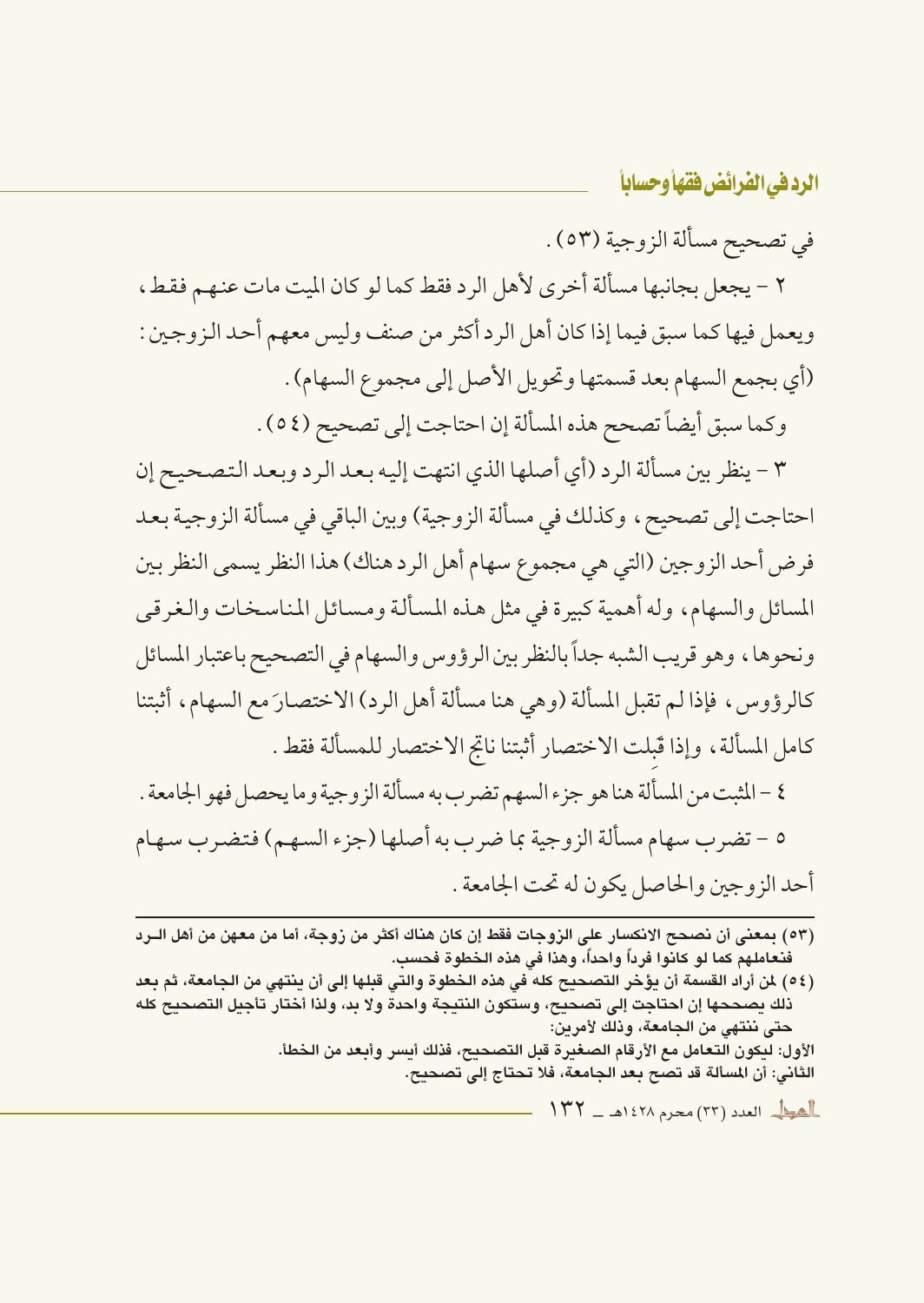# ثم يضرب الباقي (وهو سهام أهل الرد) بجزء السهم، والحاصل يقسم علىي مسألة الرد وما خرج فهو جزء السهم لها .

٦ – تضرب سهام مسألة الرد بجزء سهمها وما خرج يكون لصاحبه تحت الجامعة(٥٥) .

|         | جزء السهم لمسألة |                | المثبت من       |   | مثال:             |
|---------|------------------|----------------|-----------------|---|-------------------|
|         |                  | أهل الرد       | المسألة         |   | وجزء السهم لمسألة |
| الجامعة | ۱٦               | ٣<br>2/7       | فروض أصحاب الرد |   | $\xi \times \xi$  |
|         |                  |                |                 |   | زوج               |
|         | ٩                | ٣              |                 | ٣ | بنت               |
|         | ₩                |                |                 |   | بنت ابن           |
|         |                  | مسألة أهل الرد |                 |   | مسألة             |

- (٥٥) بلاحظ هنا أمور:
- ١ أي عدد يضرب به أصل المسألة لا بد أن تضرب به سهامها، وهذه قاعدة ثابتة مطردة في أي مسألة كانت. ٢ – في مسائل الرد هنا وفي أي مسألة تحتاج إلى جامعة لمسألتن فقط كما في بعض مسائل المناسخات، بمكن إثبات كامل السهام في المباينة عند النظر بينها وبين المسألة وإثبات وفقها في الموافقة «أو نقول: إثبات كامل السهام إن لم تقبل الاختصار، وإثبات ناتج الاختصار للسهام إن قبلت الاختصار مع المسألة»، والمثبت مـن سهام أهل الرد من مسألة الزوجية تضرب به سهامهم من مسألة الرد، فهو جزء السهم لمسألة الــرد، وهــذا العمل في مثل هذه الحال بختصر الشطر الثاني من الخطوة الخامسة وهي ضرب جزء السهم لمسألة الزوجنة في سهام أهل الرد ثم قسمة الناتج على أصل مسألتهم، فتختصر خطوة القسمة، وذلك لأن ناتج القـسـمــة سبكون هو المثبت من سهام أهل الرد، وستكون النتيجة واحدة على أي الطريقتين كان العمل، وإنما اعتمدت القسمة مطلقاً لمن أراد أن تكون الطريقة واحدة في هذه المسألة وفي المسائل المشابهة «كالمناسخات والغرقي وغيرها» ومن فهم الاختصار فليعمل به.
- ٣ إنما عملنا مسائل الرد إذا كان فيها أحد الزوجين بهذه الكيفية حتى لا يرد على الزوجين كما هو قول عامة أهل العلم كما تقدم، ولو قيل بالرد عليهما لكان العمل فيها كالعمل في المسائل التي ليس فيها أحد الزوجين – كما تقدم –.

د. فهدين عبدالرحمن اليحيي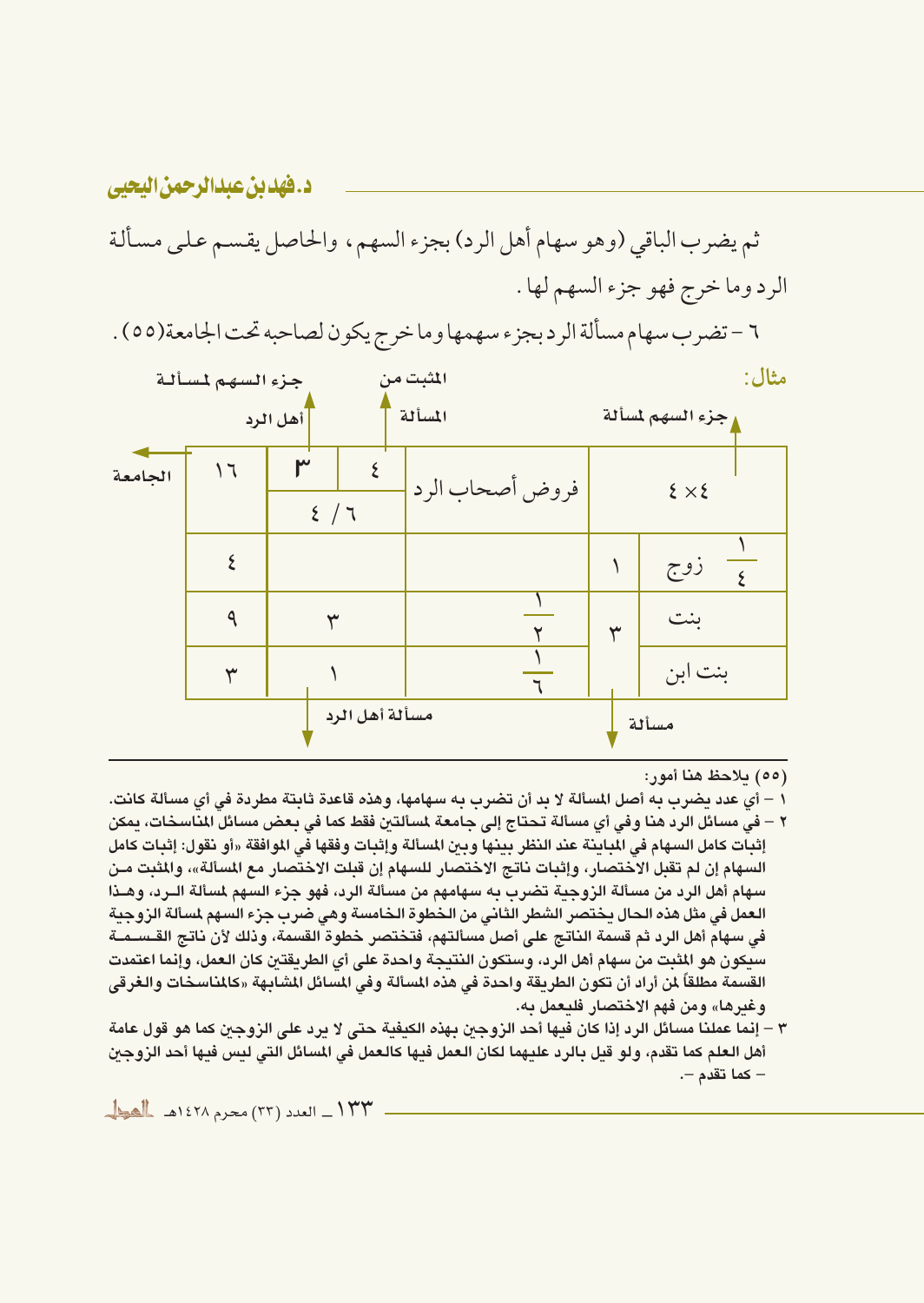الشرح:

١ – جعلنا مسألة للزوجية من مخرج فرض الزوج «٤» وأعطيناه فرضه منها «١»، والباقي «٣» لأهل الرد (البنت وبنت الابن) .

٢ – جعلنا مسألة لأهل الرد وقسمناها عليهم ثم جمعنا السهام فصارت أقل من الأصل فحولنا الأصل «٢» إلى مجموع السهام «٤» .

٣ - نظرنا بين مسألة أهل الرد «٤» وبين الباقي من مسألة الزوجية «٣» فوجدنا بينهما مباينة فأثبتنا كامل المسألة «٤»، «أو لم تقبل الاختصار فأثبتنا كامل المسألة» .

- ٤ ضربنا المثبت من مسألة الرد «٤» عسألة الزوجية ، الحاصل «١٦» هو الجامعة .
- ٥ ضربنا سهام مسألة الزوجية بما ضربت به ، فما كان للزوج «٤»وضعنا له تحت الجامعة . وضربنا الباقي بـ «٤» فخرج «١٢» فقسمناه على مسألة أهل الرد الحاصل «٣» . (٥٦) هو جزء السهم لها .

٦ - ضربنا سهام مسألة الرد (سهام البنت «٣» وسهام بنت الابن «١» )بجزء السهم«٣» والناتج وضعناه بإزاء صاحبه تحت الجامعة .

| الجامعة                      | $\mathsf{V}$<br>٥ |               |                         |               |           | مثال آخر :         |
|------------------------------|-------------------|---------------|-------------------------|---------------|-----------|--------------------|
| $\Lambda$                    | ۰ ۱               | $0/7\times 7$ |                         | $17\times0$   |           | $\Lambda \times Y$ |
| $\circ / \cdot$              |                   |               |                         | ۲             |           | زوجتان             |
| $\gamma \wedge / \circ \tau$ | ٨                 |               | $\overline{\mathbf{r}}$ | $\frac{1}{2}$ | $\sqrt{}$ | بنتان              |
| V/Y                          |                   |               | $\mathbf{r}$            |               |           | جدتان              |

(٥٦) كتبت جزء السهم هنا وفي المسألة بخط مغاير لتمييزه عن العدد الذي تم إخراجه سابقاً، وهو المثبت من المسألة. العط العدد (٣٣) محرم ١٤٢٨هـ - ١٣٤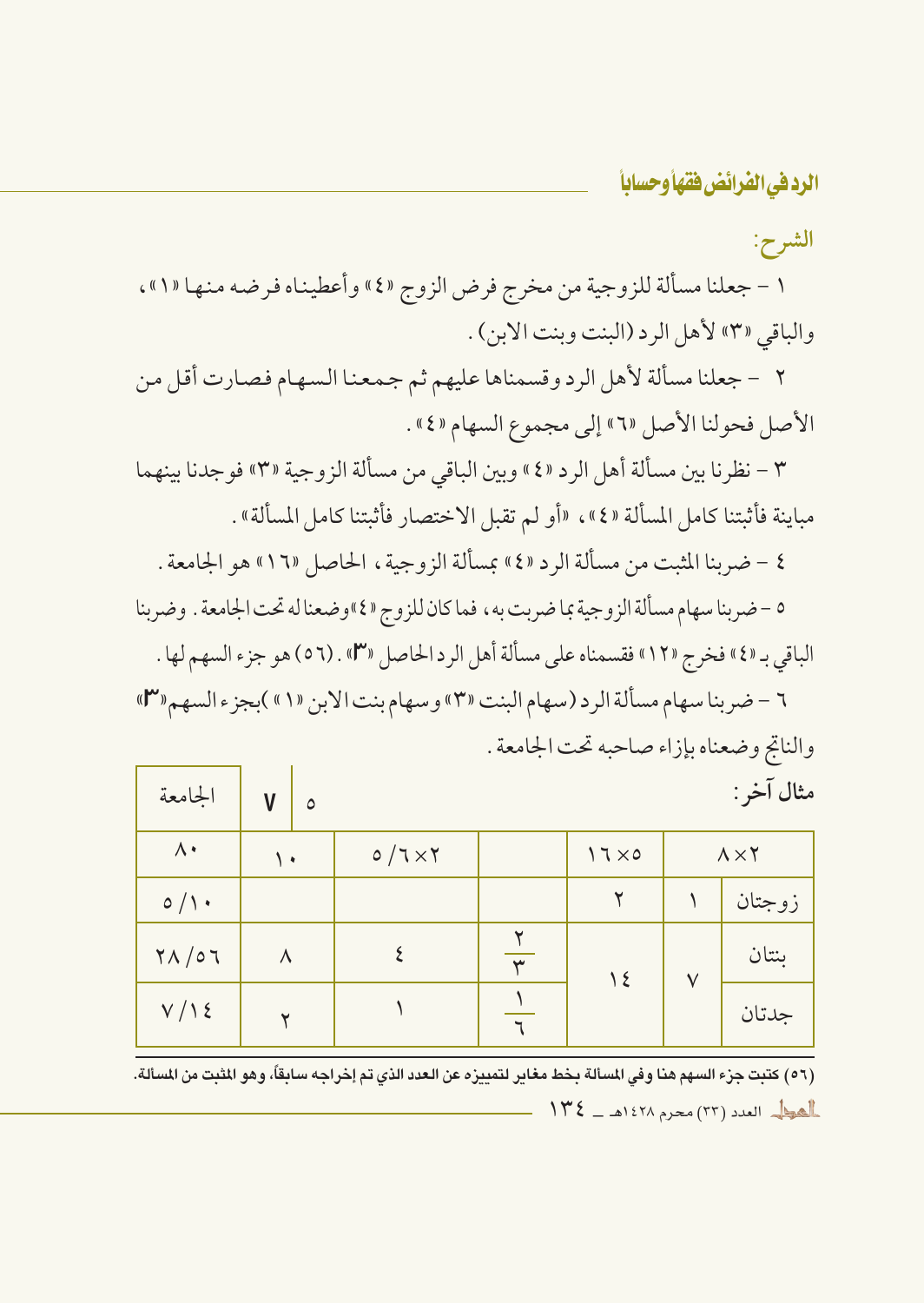العمل فيها كالسابق، غير أن مسألة الزوجية احتاجت تصحيحاً فصححناها ولم ندخل أهل الرد في التصحيح ، ثم صححنا مسألة أهل الرد، ولم ندخل الزوجات فيها .

وهذه المسألة مثال على موافقة سهام أهل الرد لمسألتهم، فقد وجدنا بين سهامهم «١٤» ومسألتهم «١٠» موافقة فأثبتنا وفق المسألة وهو «٥» وعملنا كالخطوات السابقة ، ولك أن تقول: «وجدنا بين السهام والمسألة اختصاراً، فأثبتنا ناتج الاختصار لكل منهما [فَهُما يقبلان القسمة على «٢»].

فناتج الاختصار للمسألة «٥» وللسهام «٧» فنضرب «٥» في أصل مسألة الزوجية، ونضرب «٧» في سهام أهل الرد من مسألة أهل الرد. ويمكن إعادة المسألة مع تأجيل التصحيح ، وهو أولى .

تنبيه:

قد يقول قائل : كيف أعمل في المسألة ذلك وربما كانت المسألة ليس فيها رد (ربما عائلة ، أو عادلة)؟

فنقول : إن المتدرب على الفرائض يعلم بمجرد النظر إلى المسألة إن كان فيها رد أو لا ، ولكن إذاليم تتأكد من ذلك، فاقسمها كما هو معتاد فإن ظهر فيها ر د فاعملها على الخطوات السابقة.

أمثلة وتدريبات على مسائل المطلب الثاني:

١ – توفيت امر أة عن زوجة وأخت لأب . ٢ – هالك عن زوجة، وستة إخوة لأم. ٣ – استشهد مجاهد عن زوجتين، وأربع بنات .

١٣٥ ـ العدد (٣٣) محرم ١٤٢٨هـ المطل